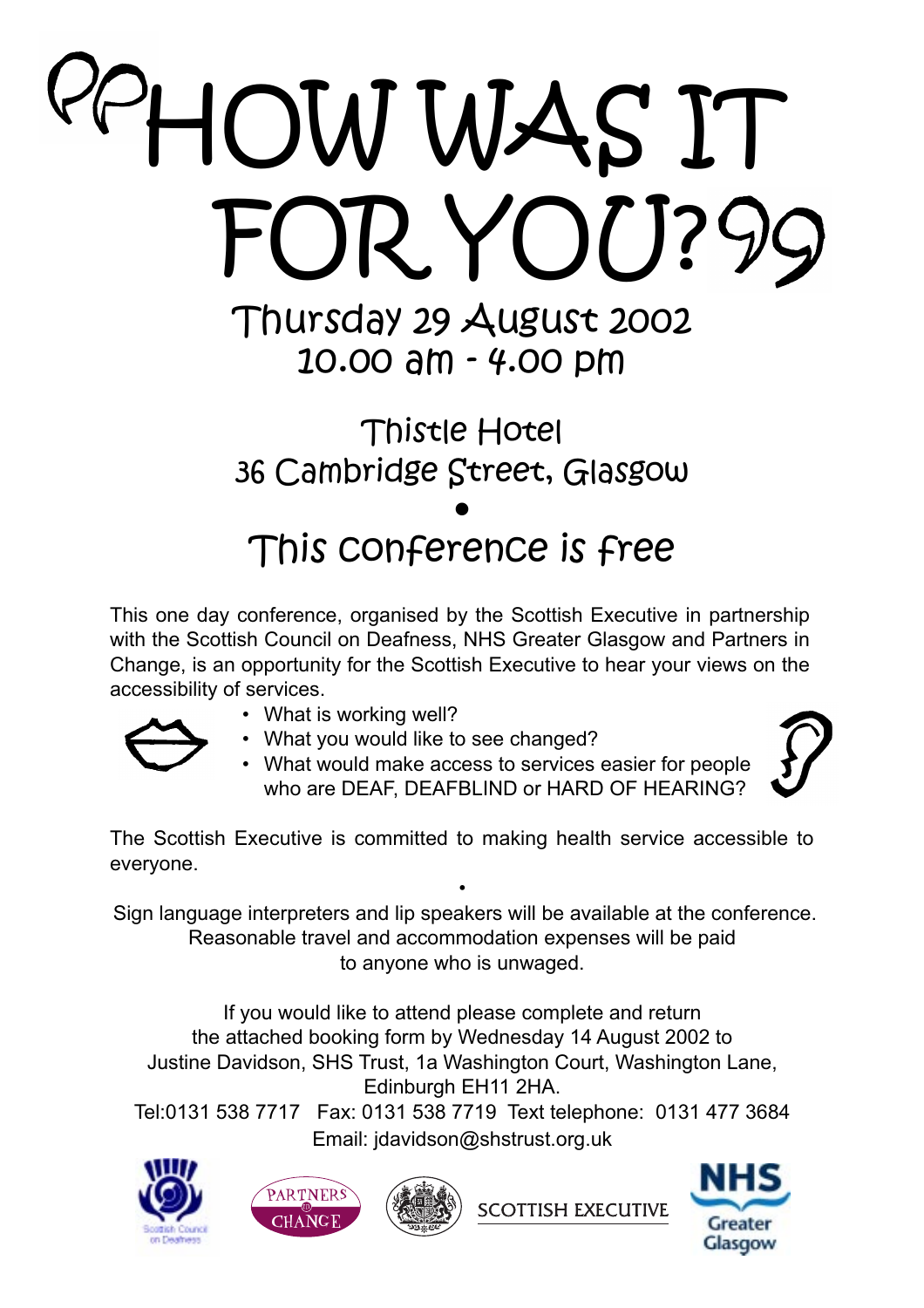| HOW WAS IT<br>FOR YOU?<br>Thursday 29 August 2002<br>10.00 am - 4.00 pm                                                                                                                         |  |  |  |
|-------------------------------------------------------------------------------------------------------------------------------------------------------------------------------------------------|--|--|--|
| <b>BOOKING FORM</b>                                                                                                                                                                             |  |  |  |
| Please complete a separate booking form for each delegate and return<br>to Justine Davidson, SHS Trust, 1a Washington Court, Washington Lane,<br>Edinburgh EH11 2HA by Wednesday 14 August 2002 |  |  |  |
| I would like to attend the conference                                                                                                                                                           |  |  |  |
| I will not be able to attend the conference but please keep me informed of future<br>events                                                                                                     |  |  |  |
|                                                                                                                                                                                                 |  |  |  |
|                                                                                                                                                                                                 |  |  |  |
|                                                                                                                                                                                                 |  |  |  |
|                                                                                                                                                                                                 |  |  |  |
|                                                                                                                                                                                                 |  |  |  |
| The venue is fully accessible and lip speakers and sign language interpreters will be                                                                                                           |  |  |  |
|                                                                                                                                                                                                 |  |  |  |
|                                                                                                                                                                                                 |  |  |  |
|                                                                                                                                                                                                 |  |  |  |
|                                                                                                                                                                                                 |  |  |  |
|                                                                                                                                                                                                 |  |  |  |
|                                                                                                                                                                                                 |  |  |  |
| I am unwaged and I require accommodation to be booked for me for the night of                                                                                                                   |  |  |  |

Wednesday 28 August 2002.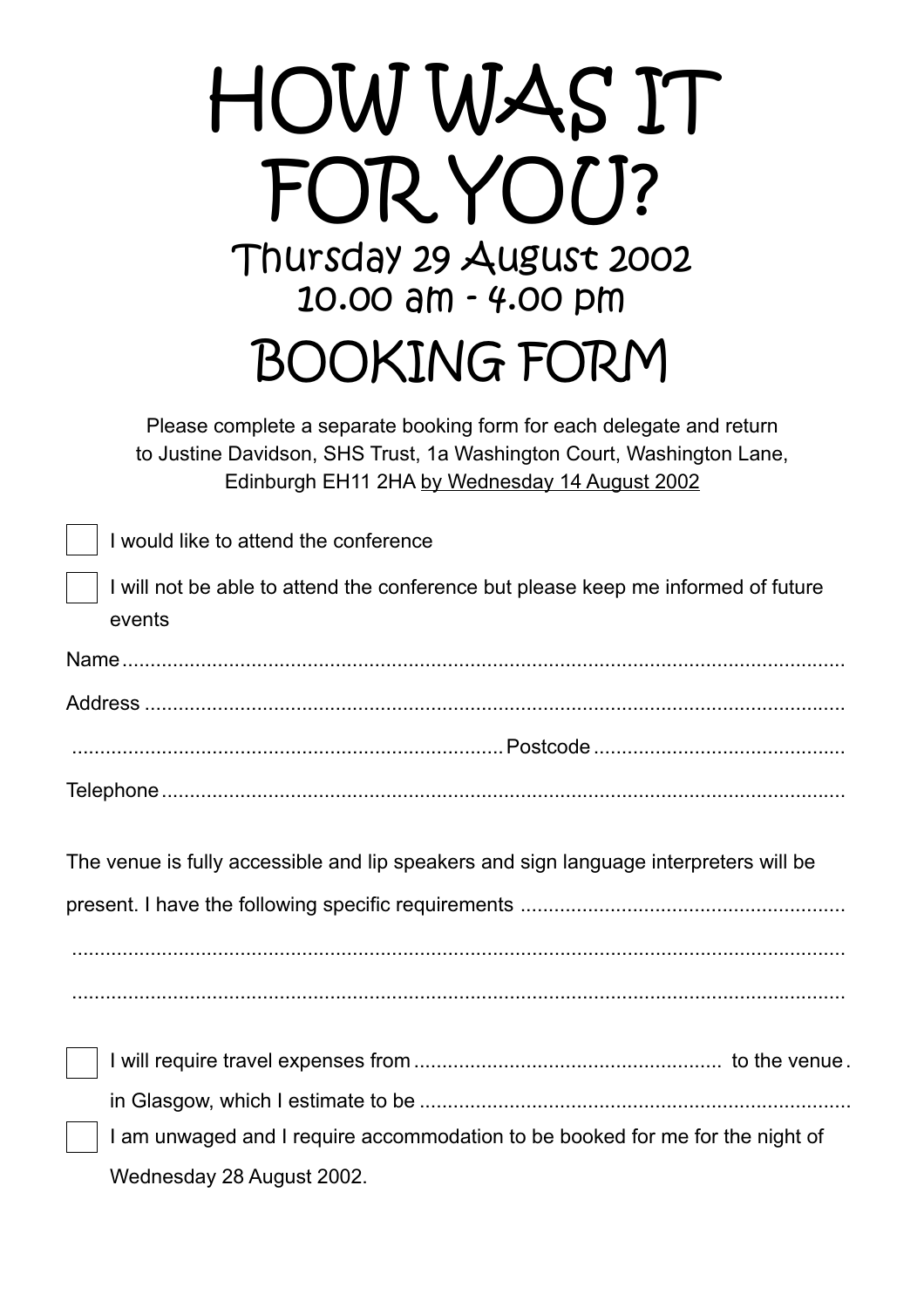# **Health and wellbeing; learning from people's own stories Monday 14th October 2002**

Please complete and return, by 13th September 2002, to James Henderson at Partners in Change, SHS Trust, 1a Washington Court, Washington Lane, Edinburgh, EH11 2HA. Tel. 0131 538 7717, Text tel. 0131 477 3684, Fax 0131 538 7719

I would like to reserve a place at this meeting

The venue is fully accessible. An induction loop will be provided.

Interpreters will be present - please tell us below what interpretation services and support you will need.

Reasonable travel expenses for the meeting will be covered but need to be discussed in advanced.

.............................................................................................................................. ..............................................................................................................................

Please complete a separate form for each delegate. Photocopies will be accepted or telephone SHS for more copies of this leaflet.

..............................................................................................................................

# **Health and wellbeing; learning from people's own stories**

**Monday 14th October 2002 9.30 - 1.30 Centre for Independent Living, 117/127 Brook Street, Glasgow lunch will follow**



Partners in Change is organising a meeting to look at a new research project which will work with deaf people, people who are hard of hearing and deafblind people, to find out about their experiences of health services, and what improves their health and sense of wellbeing.

- Are you deaf, hard of hearing, or deafblind?
- Do you use health services and have something to say about your experiences?
- Do you want to find out more about what others think?
- Do you have views that you would like to express about other circumstances in your life that affect your health and wellbeing - perhaps your experiences of employment, housing, education?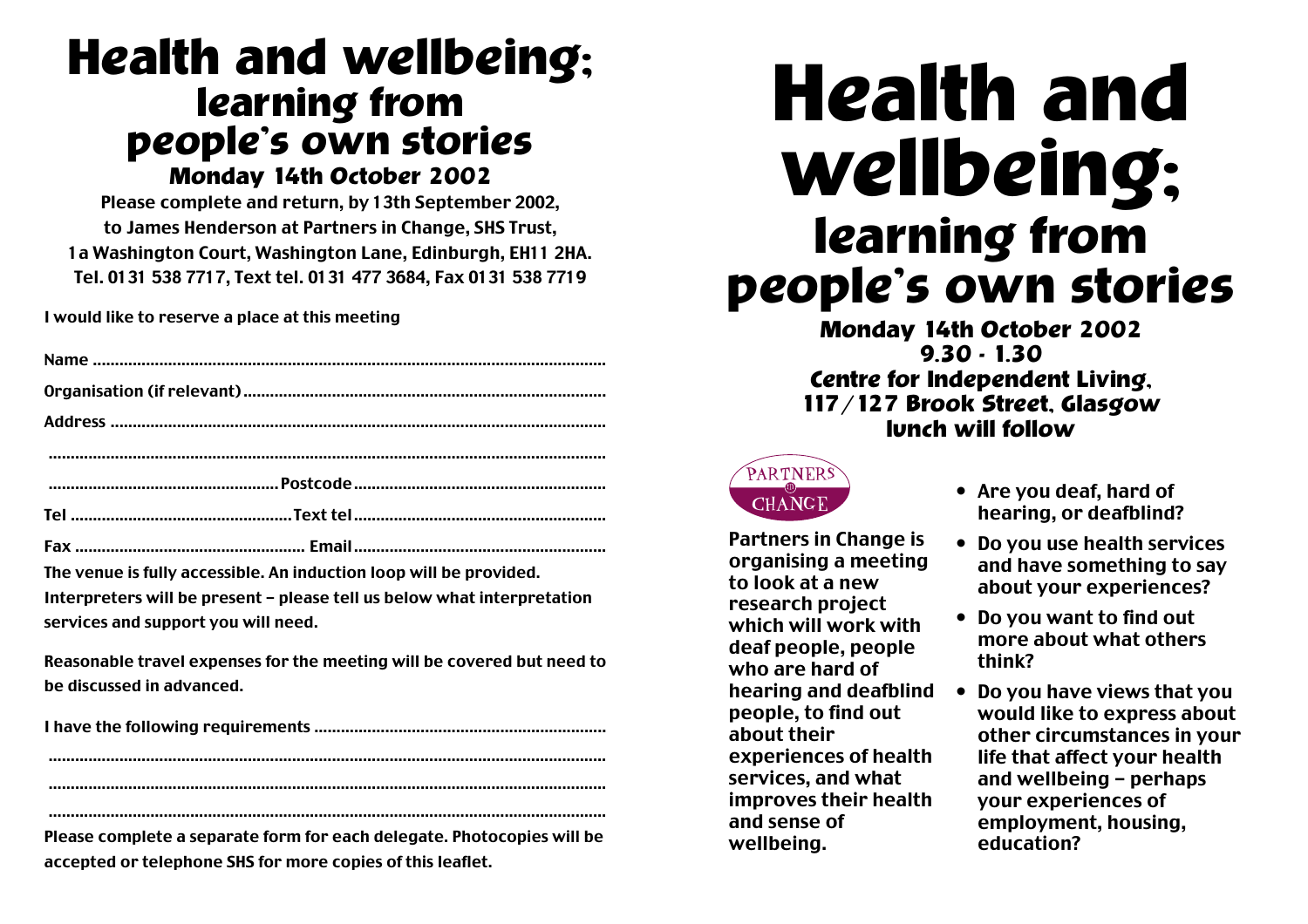

Partners in Change is a Scottish Executive initiative that is developing the involvement of people using health services and the public within the NHS in Scotland. We are looking to work alongside people who are deaf, hard of hearing or deafblind to:

- 1. Raise awareness amongst health services and the wider community of the experiences of people who are deaf, hard of hearing or deafblind in managing their own health and using health services: in particular to use these experiences to support health services to work in partnership with the people using the services.
- 2. To use Professor John McKnight's five determinants of health (see box) as a starting point for asking deaf people, people who are hard of hearing and deafblind people about their lives and what improves their sense of wellbeing and health.

Professor John Mcknight, Director of Community Studies, Institute for Policy Research, at Northwestern University, Illinois, USA talks of five determinants of health: 1 Our individual behaviour such as eating, drinking, smoking, exercise 2 Social relationships quality of contact with family, friends, others 3 Our environment the air, our communities 4 Our economic status poor health and poverty are linked 5 Access to medical care

We are looking for deaf people, people who are hard of hearing and deafblind people to work with us. The roles people could take include:

- advising on what needs to be explored
- interviewing other people who are deaf, deafblind or hard of hearing, health professionals and other relevant people
- being interviewed
- editing the stories we collect from people
- thinking through the information gathered to understand it in more depth
- talking to others about what we have found out.

We will provide support for any of the roles that people choose to take on. Expenses will be covered, and payment made for particular work undertaken.

The information gathered will be used to produce two publications that tell the stories of people who are deaf, hard of hearing and deafblind in using health services and in managing their own health and wellbeing.

#### **Interested?**

The meeting on 14th October 2002 is for everyone who is interested to develop the ideas further and find out more about the roles that people could take in the research. If you would like to come along please complete the attached slip and send it back to us.

If you'd like to know more, or have ideas to suggest, comments to make, and contacts to pass on, please contact James Henderson at SHS Trust.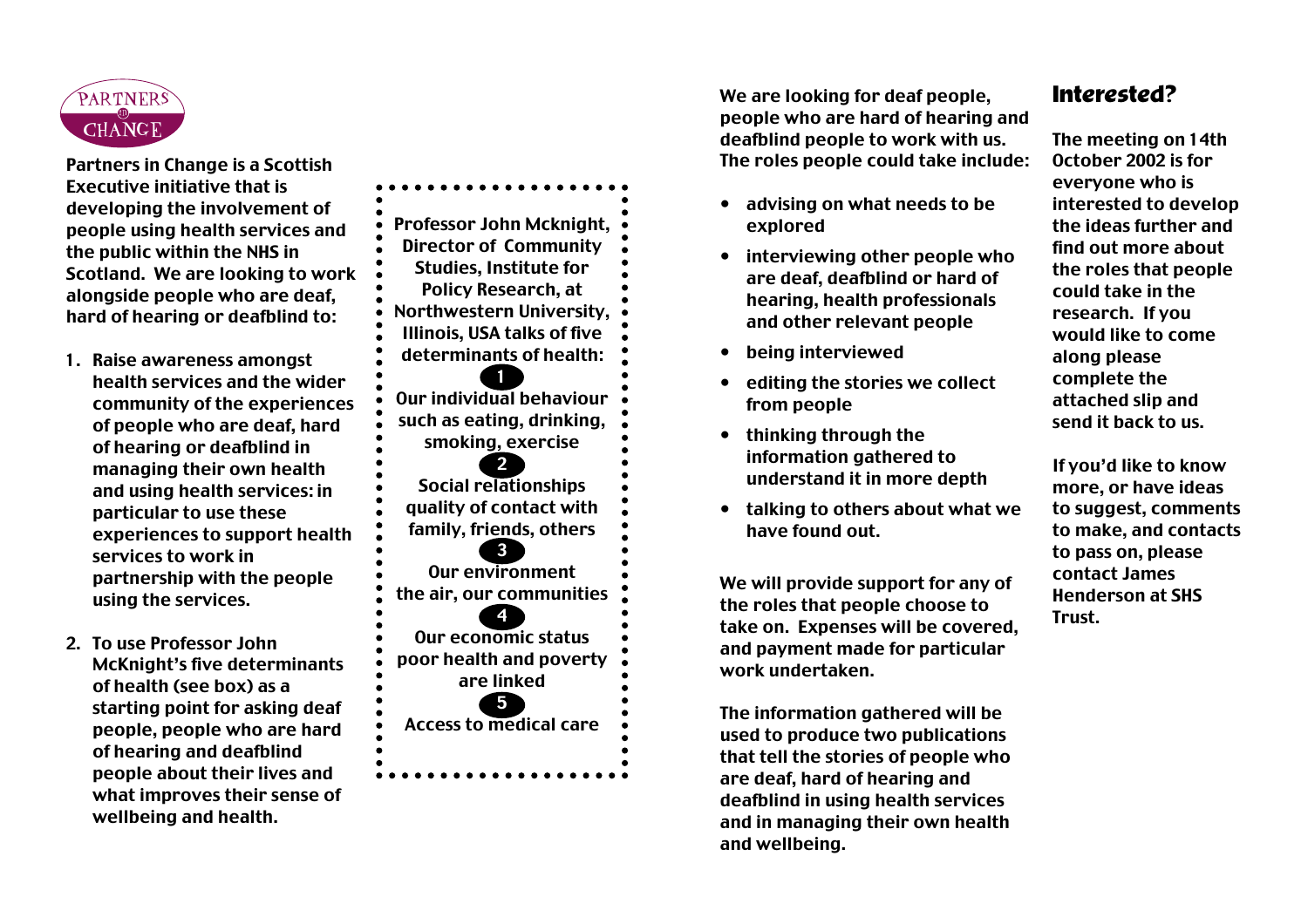# **How was it for you?**

#### **Thursday 29th August 2002 Thistle Hotel, Cambridge Street, Glasgow**

#### 9.30 **Coffee and registration**

#### 10.00 **Welcome and introduction**

Chair Dr Andrew Fraser, Deputy Chief Medical Officer, Scottish Executive Health Department

#### 10.10 **Setting the Scene**

Pam Whittle, Director, Health Improvement Division, Scottish Executive Anne Connor, Programme Manager, Partners in Change Lilian Lawson, Director, Scottish Council on Deafness

#### 10.30 **Workshop 1 - What would make access to services ideal?**

- 11.30 BREAK
- 11.50 **Feedback from workshop sessions**
- 12.10 **Improving the Health of Deaf People**

Michael Davis, Health Promotions Officer, Greater Glasgow NHS Board

- 12.30 LUNCH
	- 1.30 **Workshop 2 Reaching the ideal**
- 3.00 BREAK
- 3.20 **Feedback from workshop sessions**

#### 3.40 **The way forward**

Dr Andrew Fraser, Deputy Chief Medical Officer, Socttish Executive Health Department Anne Connor, Programme Manager, Partners in Change Lilian Lawson, Director, Scottish Council on Deafness Drena O'Malley, Chief Executive, Deafblind Scotland

4.00 Finish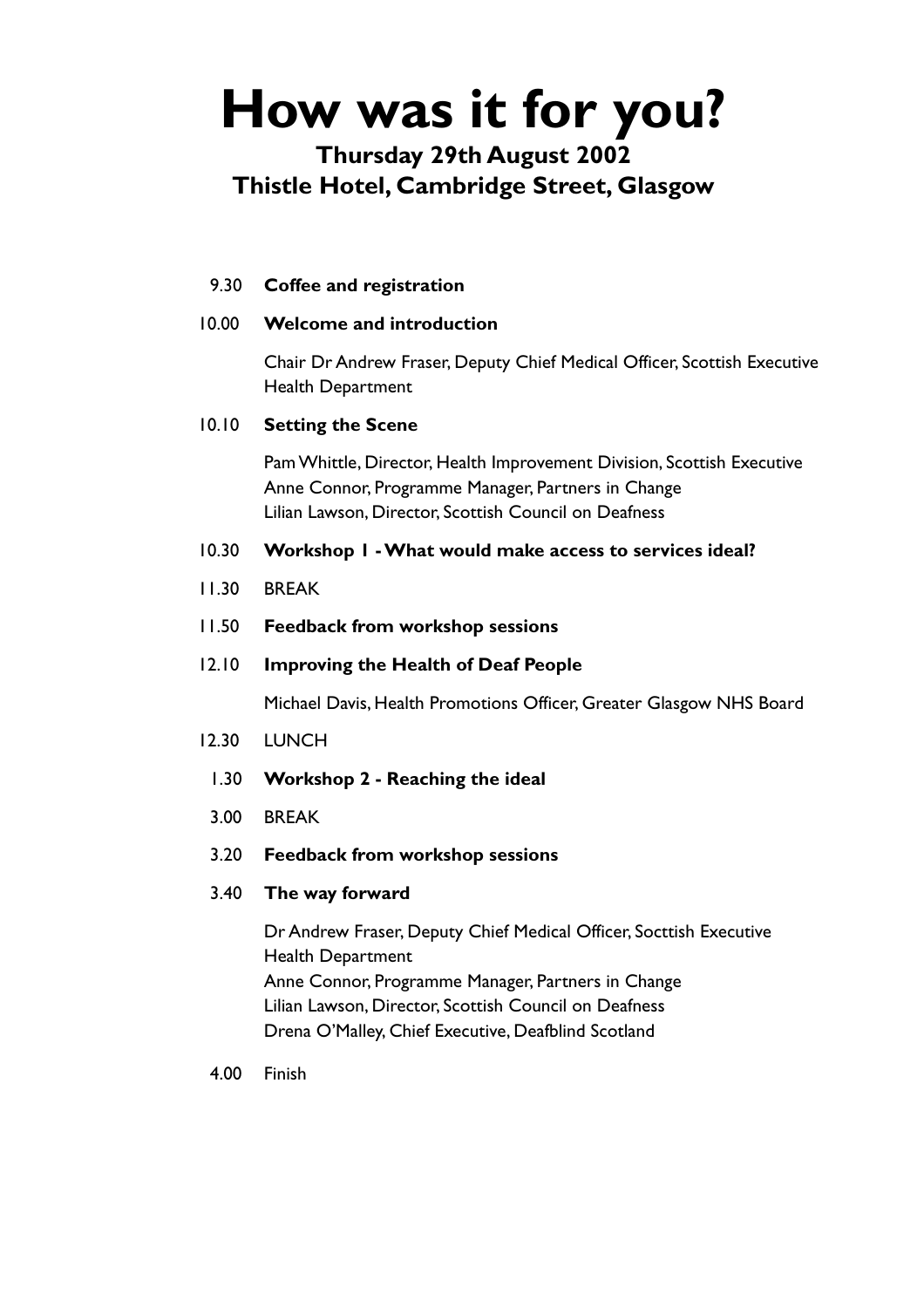# HOW WAS IT FOR YOU?

At this one day conference to hear people's views on the accessibility of services, there were two workshop sessions. The graphic notes taken at each workshop have been collated and sorted into themes. We have produced a separate leaflet for each of the seven main themes, with the key points highlighted and people's actual words reproduced. On the back page of each leaflet there are the ideas people had for improvements that might be made to allow them to access services more easily.

### Theme 1 Individual treatment, care and support

Under this theme we found that people talked about many different issues. The main points people raised were:

- People experienced difficulty in making an appointment with their GP.
- People find it very difficult to change appointments once they are made, particularly if they already have an interpreter booked.
- It was common for people to 'miss' the call to go in to the doctor or nurse's office once they were in the waiting room.
- Although GPs and other staff can think that they listen well, it is deaf people's experience that often this is not the case.
- Deaf people don't always want to use their family as interpreters and sometimes they feel afraid to demand an interpreter or to say they don't understand.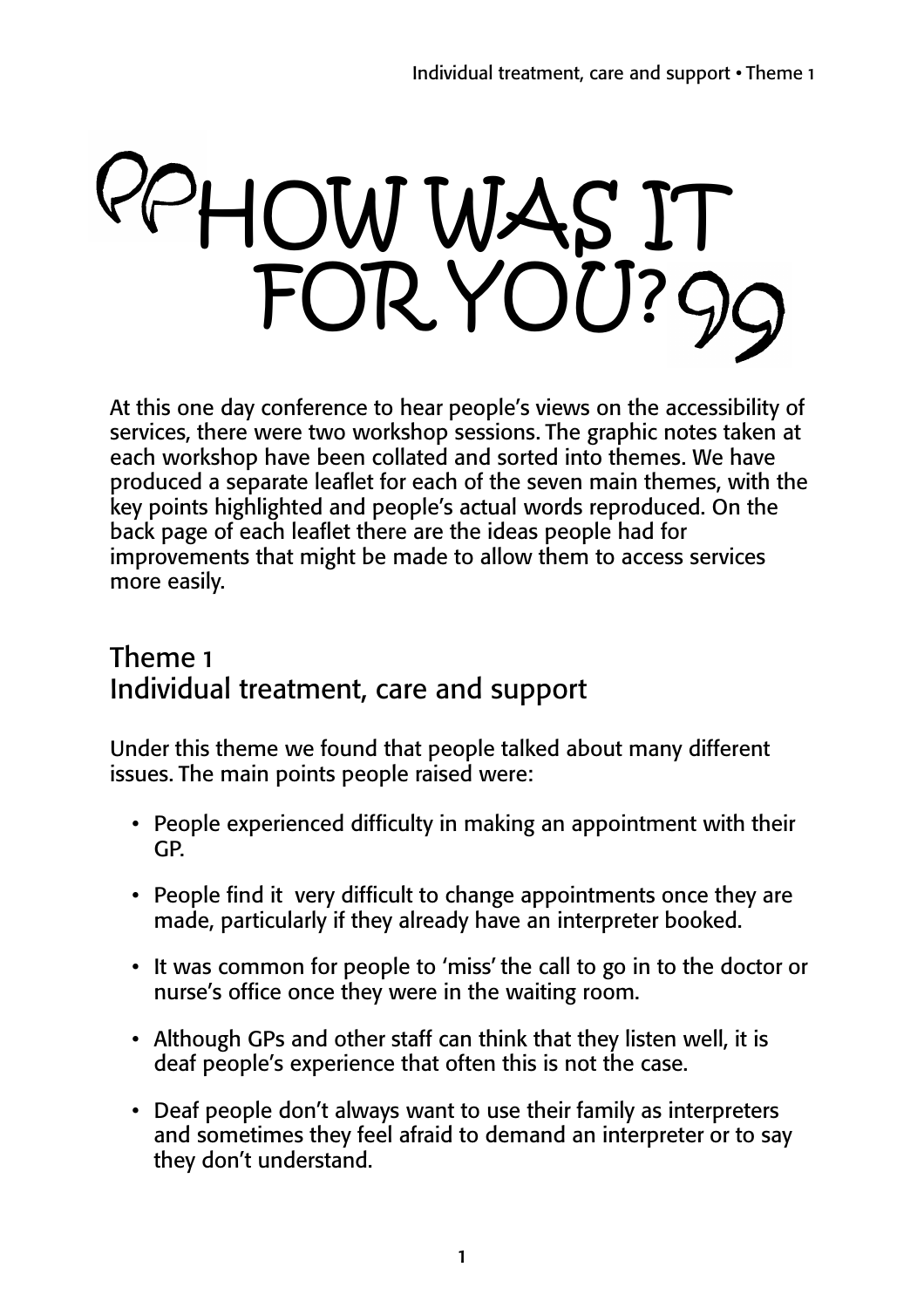

2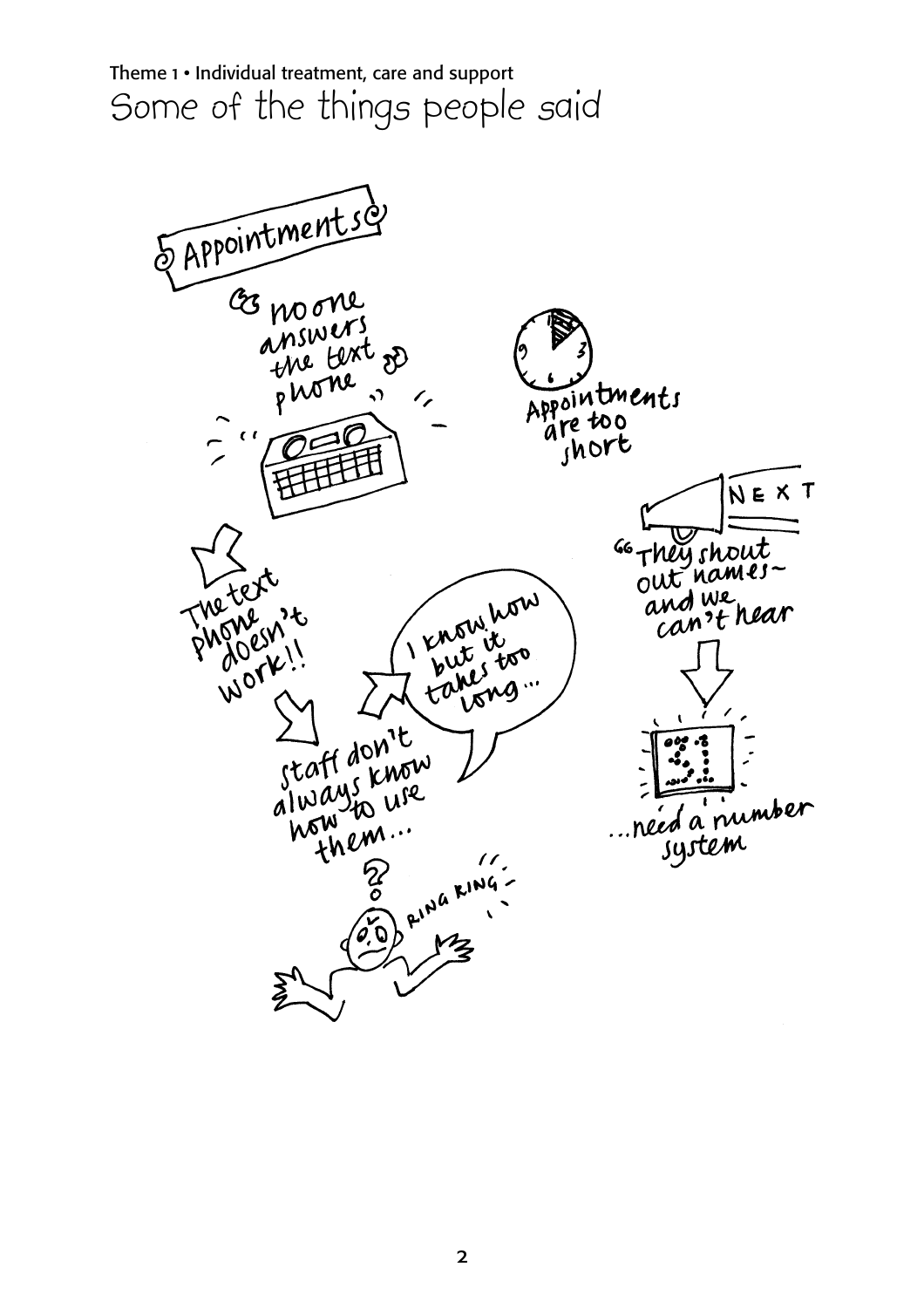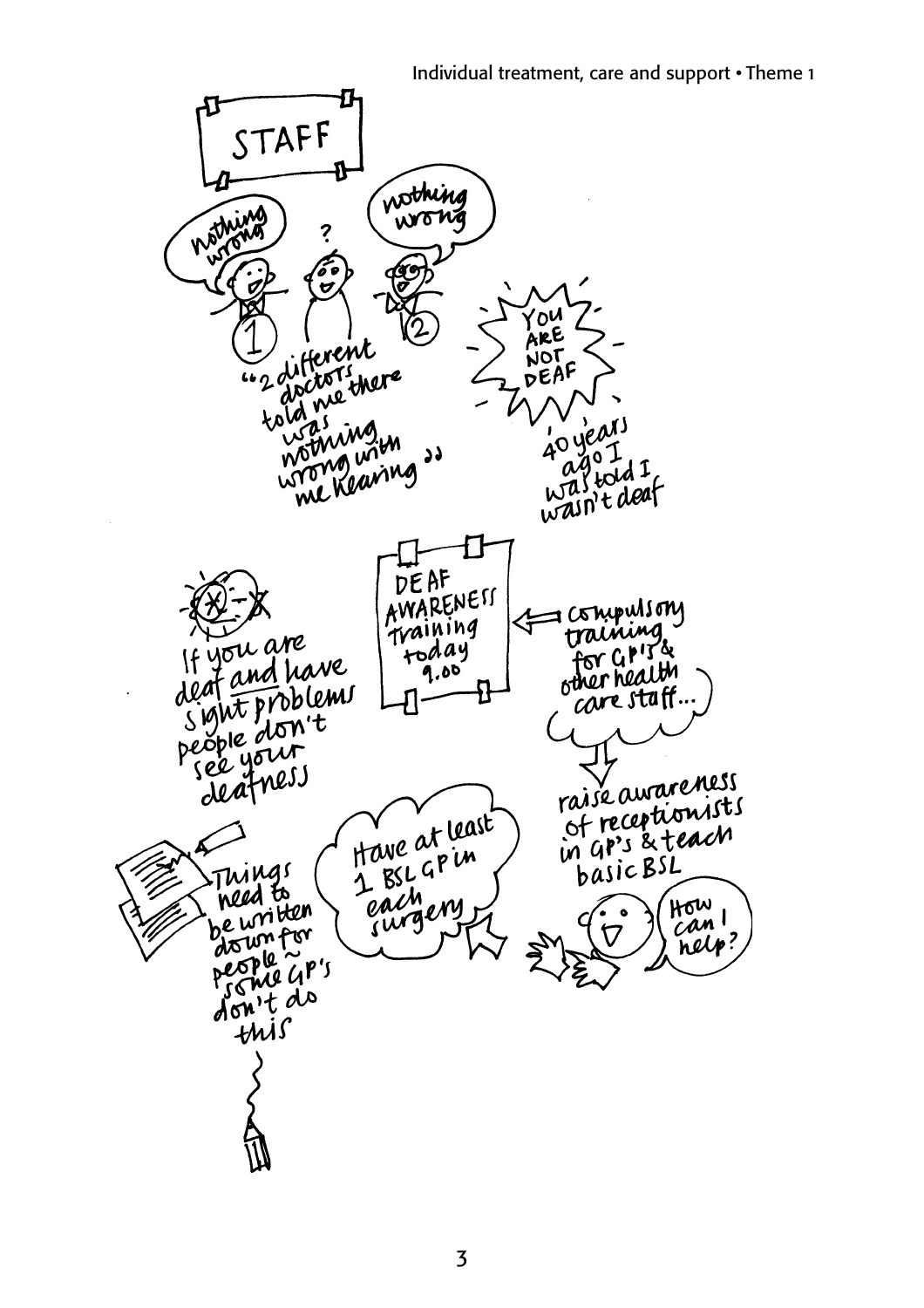#### Theme 1 • Individual treatment, care and support Improvements that might be made

Different ways of communicating with people could be developed and used in public waiting areas. These might include:

- Use of an electronic screen to alert people to their appointment.
- Giving people a vibrating pager as they check in for an appointment.
- Asking staff go up to the person and let them know they can go in for their appointment.
- Indicating on appointment cards that an interpreter is booked.

Other improvements to communication were suggested:

- Include an ID system on patients records so GP or reception staff ties interpreter into appointment.
- Encourage people to take a hearing friend, who can sign for them, along to appointments.

Deaf awareness is a subject that appears under other themes. Some of the issues that people wished to see addressed were:

- More training for staff at all levels of a service provider. This should include frontline staff, as well as GPs, and also senior management in the NHS and the Scottish Executive.
- Training to help staff to understand how to work with interpreters and to know the range of support services available. This could help staff to change and develop positive attitudes.
- Deaf awareness training should be accredited (CPD) by GP ongoing training scheme so that GPs are motivated to take it up.
- Shadowing could be encouraged and seen as an important training tool.
- Support for deaf awareness training should be a policy decision.
- Guidelines and checklists for communication should be developed.

This is one of a series of leaflets produced as part of the 'How was it for you?' conference on 29th August 2002. The full conference report is available from SHS Trust, 1a Washington Court, Washington Lane, Edinburgh, EH11 2HA, Tel: 0131 538 7717 Email: general@shstrust.org.uk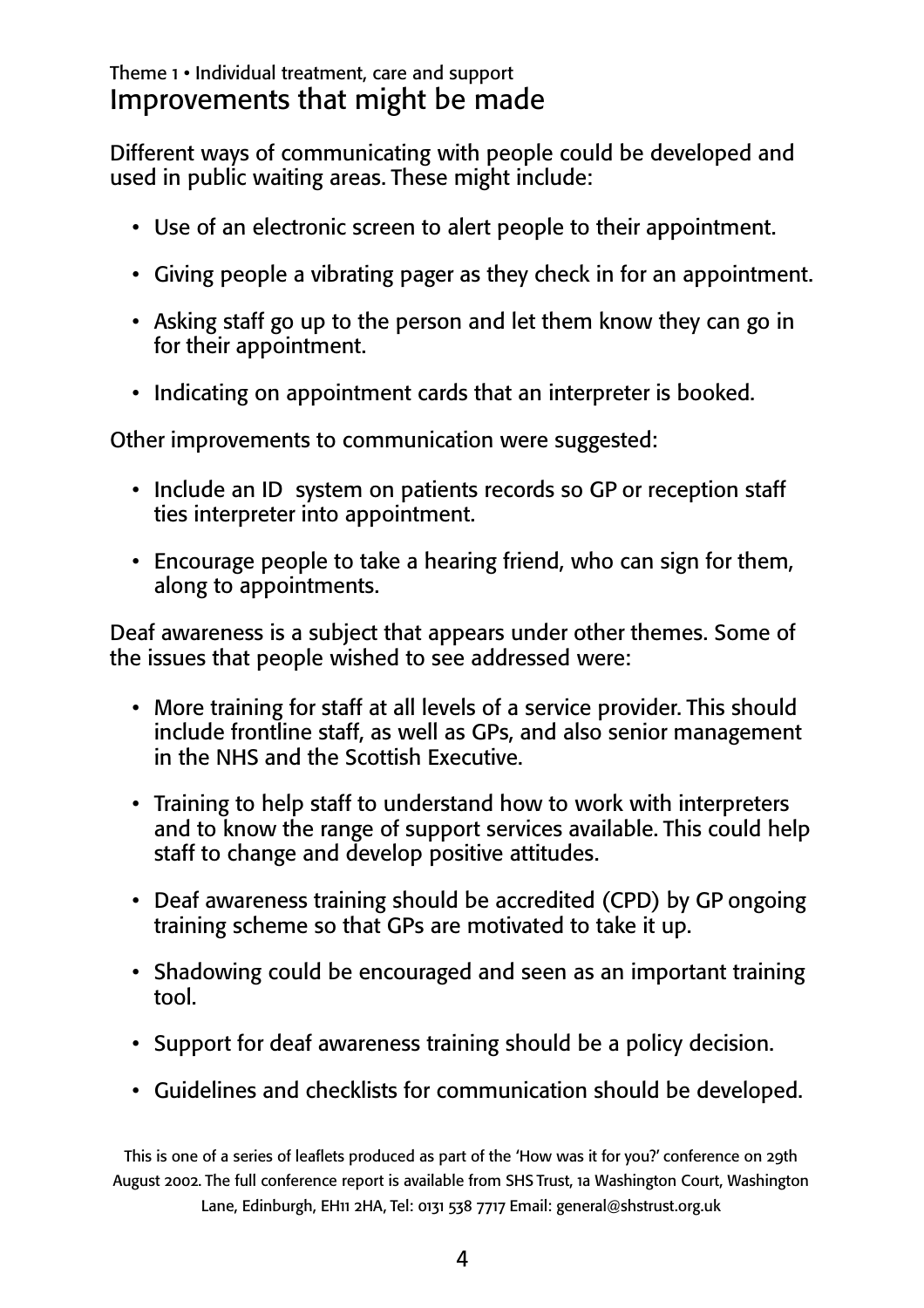# HOW WAS IT FOR YOU?

## Theme 2 Improving the availability and effectiveness of services

The main points people raised as part of this theme were:

- People experience long waiting times for audiology services.
- Not all audiology staff know sign language.
- There is limited availability of digital hearing aids on the NHS.
- Other health services besides GP surgeries are important (for example dentists and opticians).
- It is important for people to have access to sexual health information.
- People would like loop systems in the home, but can't always afford them.
- There is limited availability of loop systems in GP surgeries and in other health services.
- People can have to wait a long time for information the system needs to be more responsive.
- It is important to people that the NHS (not the voluntary sector or individuals) pays for the cost of interpreters.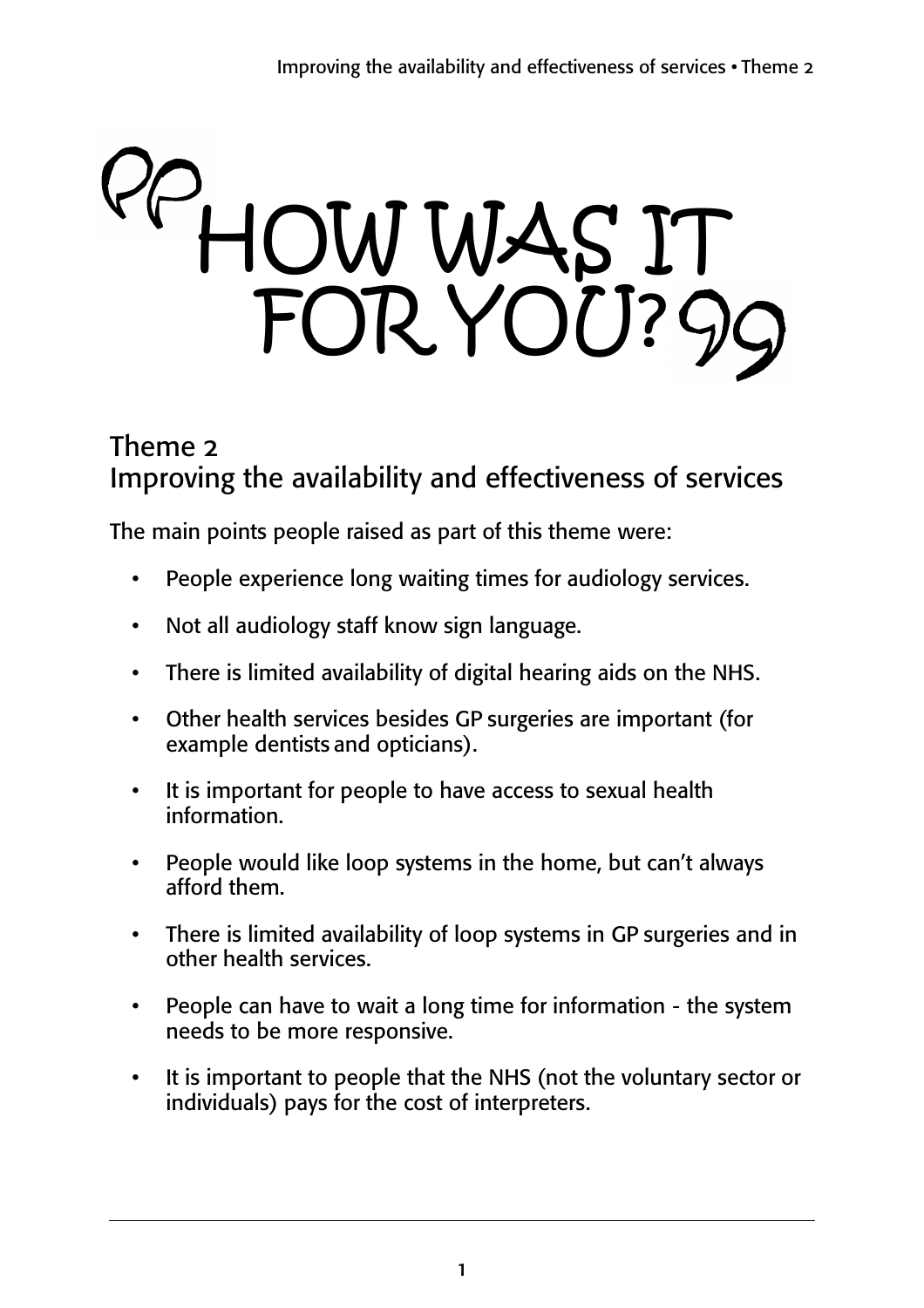Theme 2 • Improving the availability and effectiveness of services

# Some of the things people said

#### On digital hearing aids:

'It seems easier to get an implant than to get a digital hearing aid'

'An RNID survey on 'does a digital hearing aid help?' found an average of 40% increase in hearing but I had to pay for it and I think my hearing has increased by 60%'

'It's expensive'

'Money should be found to give this to everyone'

''A digital hearing aid may not help people who are profoundly deaf'...so don't put all your eggs in one basket'

#### **Staff issues:**

'Often people in the audiology department can't sign and have poor attitudes to people who are deaf'

'We should have a hearing therapist in each setting'

#### Issues to do with information:

'There should be (more accessible) information on sexual health for deaf people'

'We need information to be circulated and then chased up by individuals to make sure it evokes action'

#### Health Issues:

'Deaf people need education on general heath issues'

'Out with Glasgow and Edinburgh little education about health awareness issues'

'There should be continuing rehabilitation of the deaf person. Who looks after that person after their first hospital appointment and they have been given the aids they need? If that person had high blood pressure their health care would be continued, but not for hard of hearing people'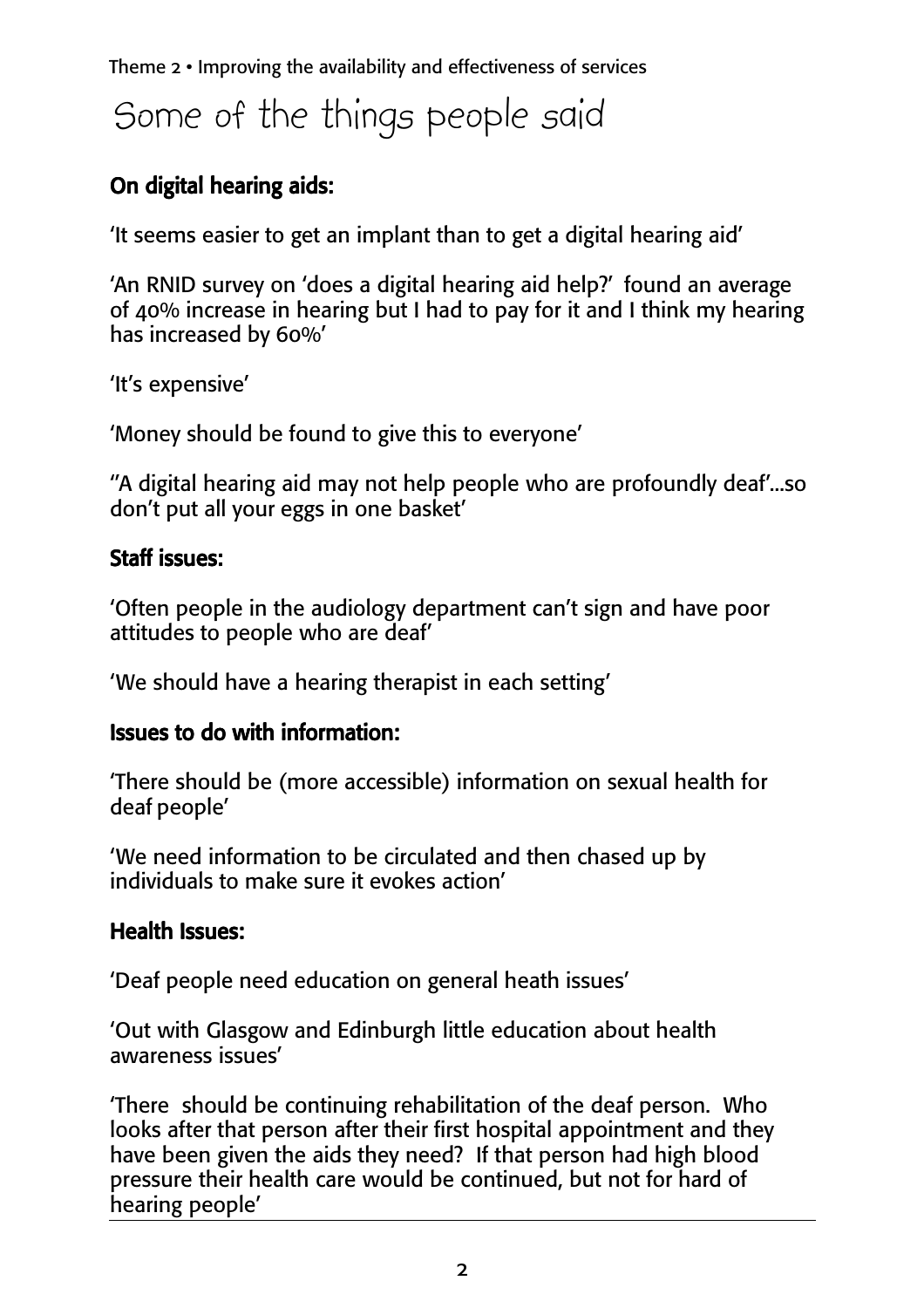Improving the availability and effectiveness of services • Theme 2 'We need a positive discrimination to be in force in hospitals'

#### Services in general:

'If you can't provide services to a deaf person, you are not providing good care'

'We talked about mainstreaming services'

#### Other comments people made:

'I got the wrong kind of help - a home help who worked fewer hours than I paid and I didn't want a home help!'

'Loop systems should be available and working everywhere'

'It is not dignified to always have to ask'

'We need more audiologists, lip-reading classes, volunteers visitors'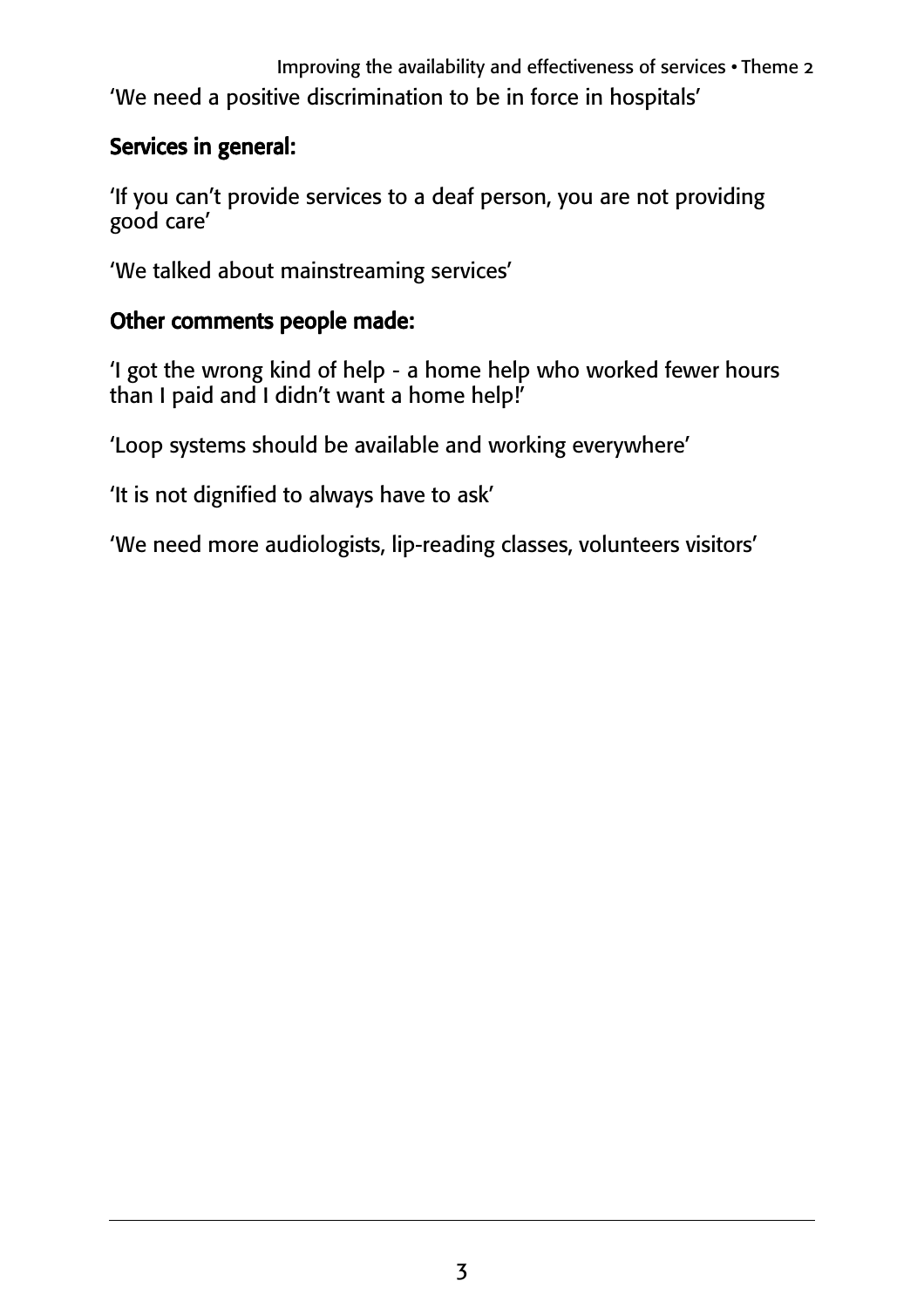Theme 2 • Improving the availability and effectiveness of services

## Improvements that might be made

People suggested some improvements that could be made to services:

- There is a need for more audiologists.
- There should be volunteers to help people with hearing aids (as long as issues of quality and safety are taken into account).
- Audiology staff should be taught sign language.
- There should be greater availability of loop systems, including portable ones

There were also suggestions about how funding and resources could be targeted:

- Generic funding is needed for sign interpreters and communication technology.
- There should be more resources made available to speed up people's access to information.

Also mentioned was the need to make services mainstream:

• NHS Boards and NHS Trusts should make services for deaf people part of the mainstream - accessibility to services for deaf people should be a central part of the planning process, rather than being 'bolted on' afterwards.

This is one of a series of leaflets produced as part of the 'How was it for you?' conference on 29th August 2002. The full conference report is available from SHS Trust, 1a Washington Court, Washington Lane, Edinburgh, EH11 2HA, Tel: 0131 538 7717 Email: general@shstrust.org.uk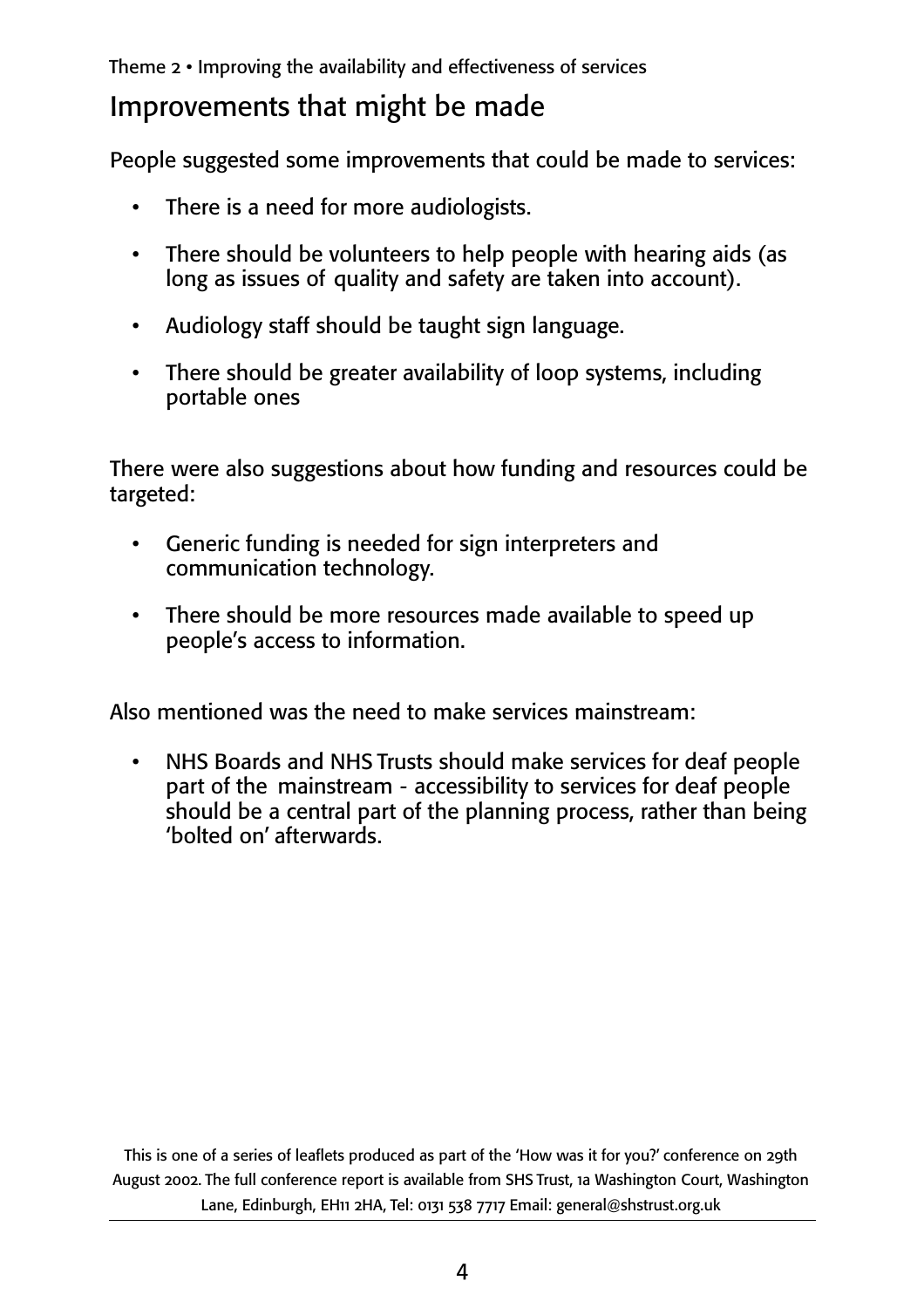# Theme 3 Policy and National Levels HOW WAS I FOR YOU?

Under this theme we found that people had lots of ideas about how to make improvements, and what needs to be different, in this area. The main points raised by people were:

- There is a need for British Sign Language to be accepted as a minority language.
- There should be greater involvement of deaf people in planning services, including at the level of the Scottish Executive.
- It is vital for there to be greater clarity in policy so that people know what they are entitled to, and for evaluation of what happens, to support further development.
- The Disability Discrimination Act (1995) needs a strong lead with a definable leadership. An amalgamation of rights commissions would solve this - Equalities Commission, DRC, ERC, EUC.
- Establish a Centre of Excellence supporting deaf awareness.
- Use Scottish Executive Health Department Letter (1998 or 1999) to support the rights and equality of deaf blind people.
- The Scottish Executive Equalities Unit should involve more deaf people, and deaf awareness should be raised within the Scottish Executive.
- Parlimentary work making greater connections between deaf people, their organisations, and the parliamentary group.
- Policy is clear about what deaf people are entitled to; what the priorities are in relation to technology, communication, deaf awareness, and who has the responsibility to make it happen.
- There is a need for more funding.
- Evaluation should be part of the process make a commitment to see what's happened/changed in a year's time.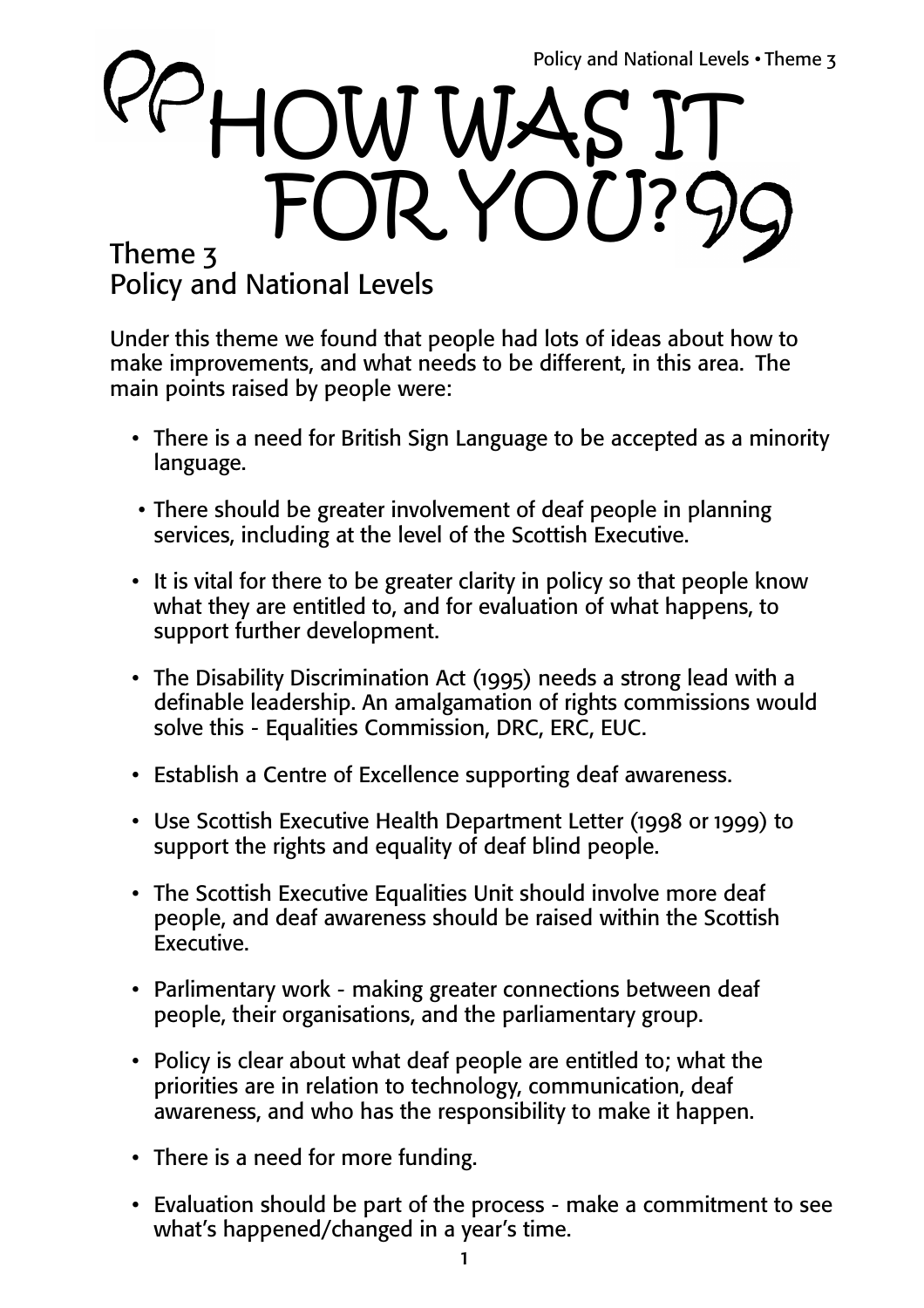Theme 3 • Policy and National Levels

# Some of the things people said

#### On using the introduction of the third stage of the Disability Discrimination Act (1995)

'Many Disability Rights Commission officials themselves have disabilities and they are writing 'Good practice guides''

'DDA means deaf awareness will have to be taken seriously'

'In 2004 the DDA will apply to the physical environment of services'

'We can all do something'

'Follow the model used by Greater Glasgow Health Board'

#### Increasing the use of British Sign Language (BSL) in the health service:

'Health services to accept BSL as a language'

'Make training in communication compulsory and performance review it'

'Children (need to be) taught BSL in schools'

'It must be mandatory that diverse communication needs are taken into account'

#### The importance of a team including deaf people attending the European Social Forum for Mental Health and Deafness Conference 2003:

'We have to make links across national boundaries'

#### Deaf peole should be more involved in planning:

'We should be looking at trying to involve deaf people more at a policy level'

#### More deaf people should be employed in the health service:

'Someone who is deaf or has experience of deafness could work as a listening post at the Scottish Executive'

'Replicate the Greater Glasgow NHS Board model of having deaf community workers as NHS Board staff'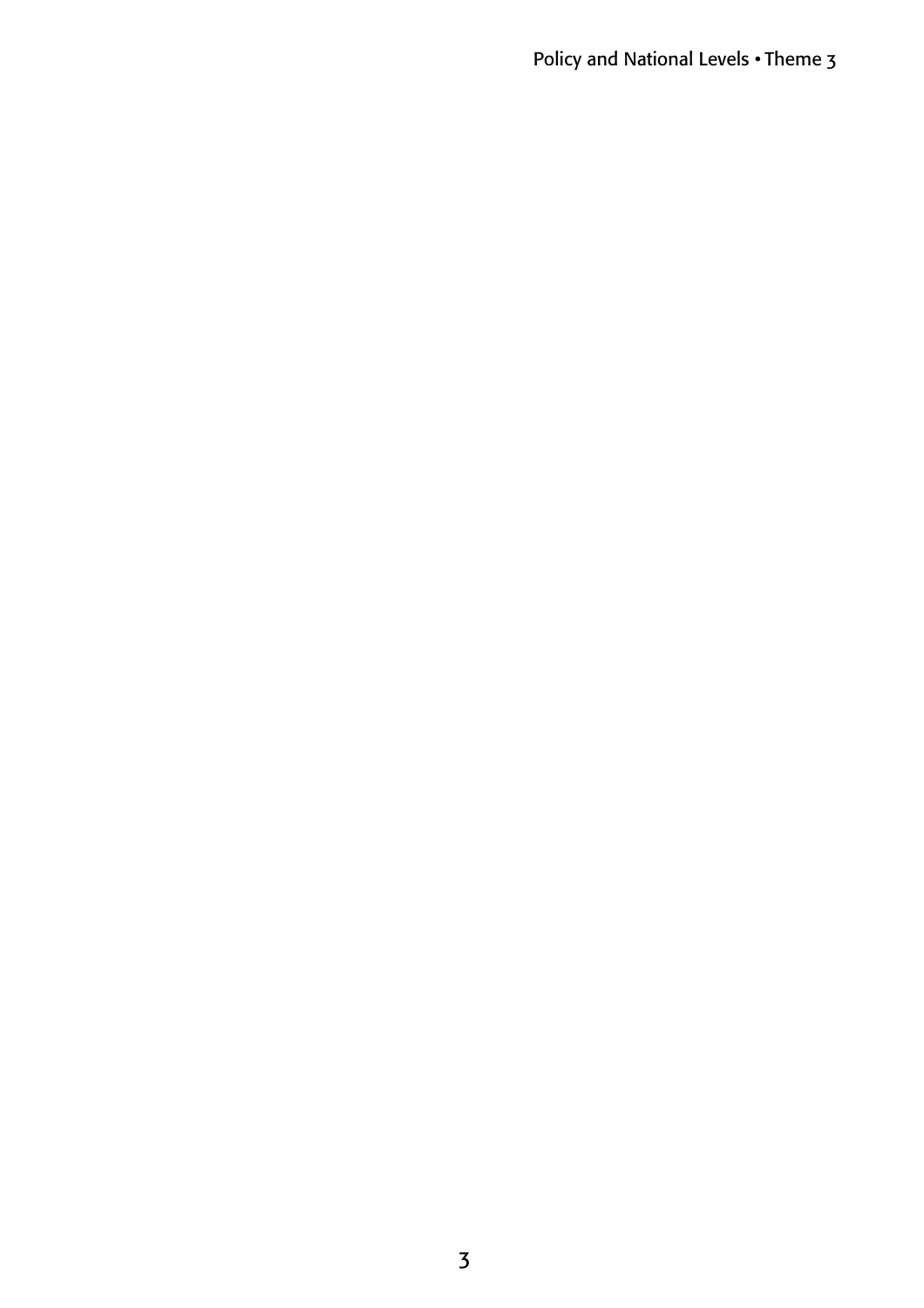## Improvements that might be made

Pages 1-3 of this theme show that people generally talked about what needs to be different in the area of policy and issues for people who are deaf. There are no specific 'improvements that might be made' - the whole of this theme is concerned with improvements, and how to make things different, based on the useful and interesting ideas generated by the people at the conference.

This is one of a series of leaflets produced as part of the 'How was it for you?' conference on 29th August 2002. The full conference report is available from SHS Trust, 1a Washington Court, Washington Lane, Edinburgh, EH11 2HA, Tel: 0131 538 7717 Email: general@shstrust.org.uk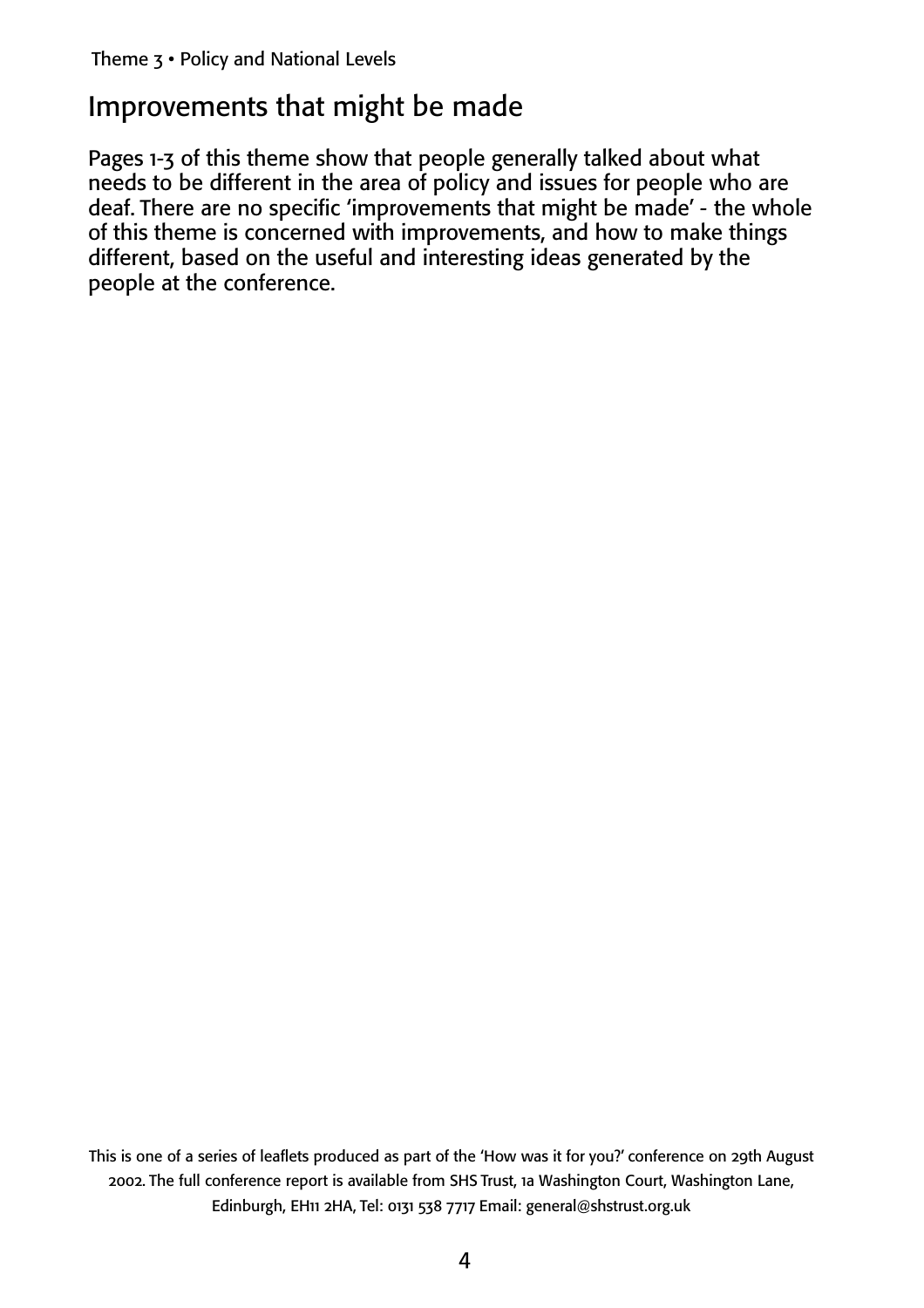# HOW WAS IT FOR YOU?

### Theme 4 Improving communication

The main points arising from discussion of this theme were:

- Technology can be used to aid communication.
- There can be problems with interpretation (eg, deaf people don't always want other members of their family to interpret for them, particularly when there are private, confidential issues to discuss).
- Deafblind people need one-to-one communication.
- People should be encouraged to speak more clearly.
- Written information is not always easily accessible.
- The availability of things that help can be limited (eg lip-speaking classes) and the cost of courses plus the travel can be prohibitive.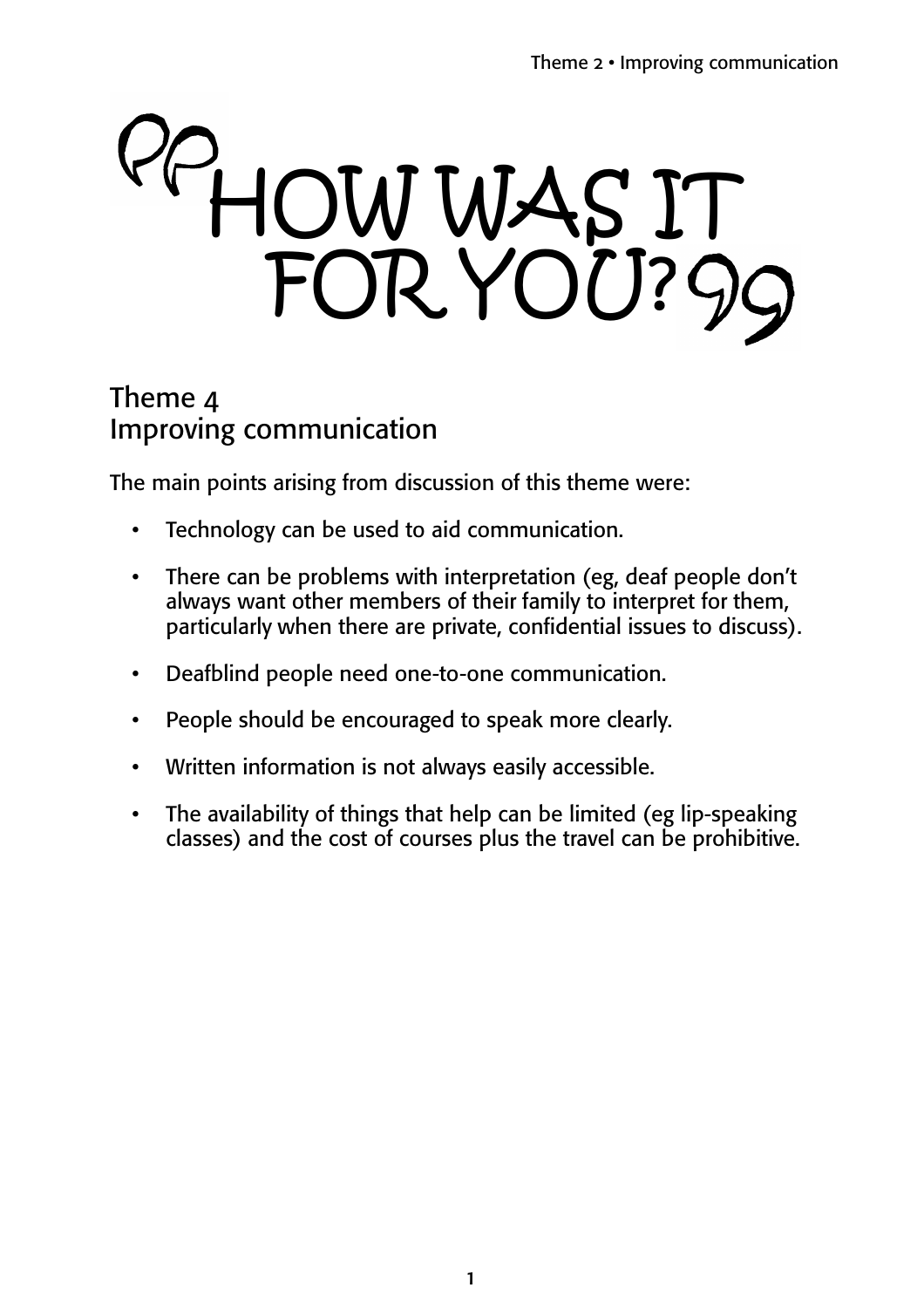Theme 2 • Improving communication

# Some of the things people said

#### Technology can be used to aid communication:

'Technology can help to enable better services but who pays for the technology and who pays to maintain it?'

'A video telephone helps with other communication difficulties - minority ethnic languages, for instance - it also means you can use an interpreter from further afield for sensitive issues (for example sexual health)'

'More advances in technonology - voice recognised'

'There was a lack of awareness of what technological aids could be got. GPs were not aware of this'

'There should be greater provision of newer technology'

#### The use of interpreters can help, although there are issues to take into consideration:

'Nothing will beat people being present''We should have interpreters and guides to take to meetings'

'Health professionals need to understand what an interpreters role is and how to use communication support'

'Using an interpreter was OK but the GP refused to pay  $-1$  had a 5 year fight. I do not have to pay for an interpreter in hospital - however the hospital should be booking interpreters or lip speakers - people shouldn't have to book interpreters themselves'

'There are not enough interpreters'

'Interpreters currently have to pay for their training'

#### Written information is not always up to scratch:

'It should be jargon free and accessible to individual needs'

'Today (this consultation conference) is not deaf friendly - i.e. written material is produced in other languages and in Braille, but not in British Sign Language'

'Most of the leaflets are complicated and difficult to read. We need to make them more 'deaf-friendly''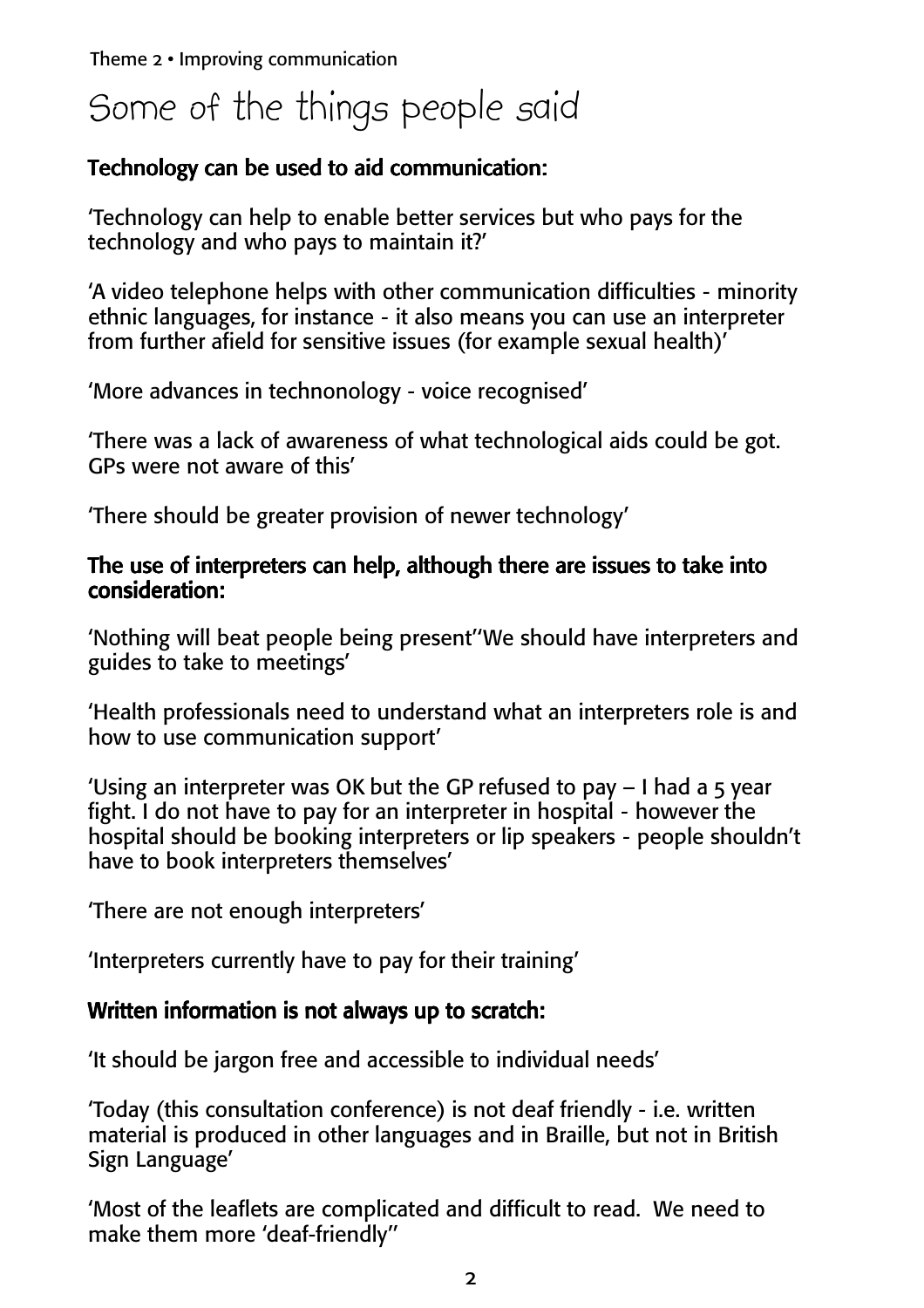#### Lip-speaking classes can be hard to find and the cost of the course and travel to the course can be very expensive:

'We need more lip-reading classes and more communication'

'Lip-reading can be very difficult'

'We need ore lip reading classes, more hearing therapies and therapists'

#### Problems with communication:

'If you are deaf blind then written word and text phone is of no value - the MEL 1998 (ie Scottish Executive Health Department letter) for one-to-one support should be in place'

'I can only communicate face to face - and we're not given time for that'

'Communication problems can arise in different situations - for example when dentists wear masks; when opticians use strong lights; or following surgery or treatment in hospital - with a drip in both arms you cannot sign'

#### Deaf people can feel very isolated when they are unwell:

'Cancer is a very isolating experience if you are deaf'

'British Sign Language users may not know why they are going to hospital'

#### Some other comments that were made in this discussion:

'We need to have access to services 24 hours a day, 365 days a year'

'People's attitudes are a barrier - deaf awareness training is a tool to help combat this'

'We should work with the Executive to figure out who pays for what'

#### (Re: 'spoken English')

'We need to advocate for better spoken English'

'Doctors and nurses should be taught to enunciate'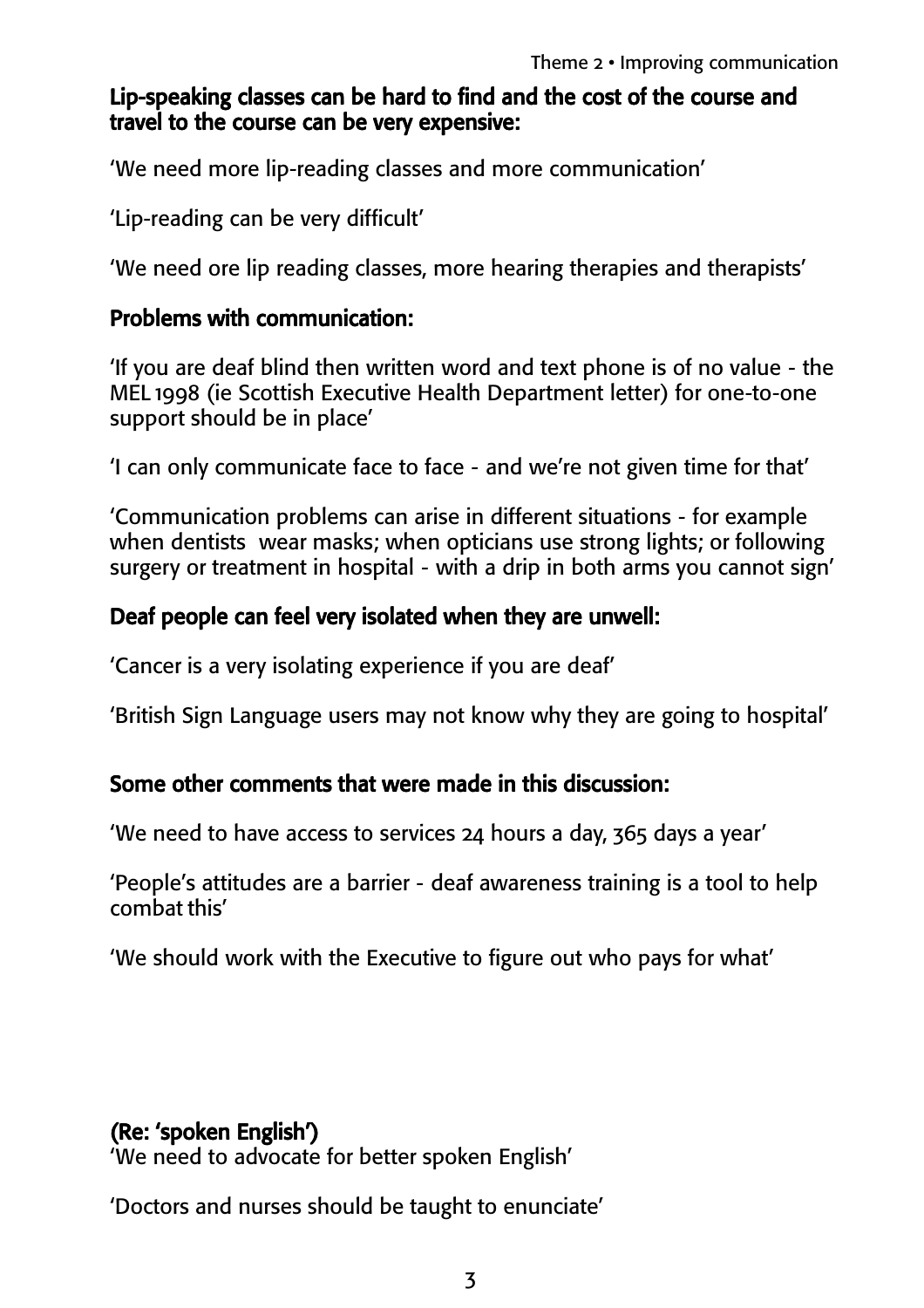Theme 2 • Improving communication

### Improvements that might be made

Around technology:

• Improving 'immediate' communication - using video-telephone in surgeries, more use of loop system, public text phones in GP surgeries etc.

In interpretation services:

• New approaches to interpretation services - interpreters from other regions or parts of the UK could be used to provide support on confidential and sensitive issues.

Suggestions on how to improve written material:

• Work with people to produce 'deaf friendly' leaflets; make it jargonfree; use strong pictorial content.

Some other suggestions for improvements:

- More locally accessible, free or affordable lip-speaking classes.
- Deaf people want to be involved in community access panels
- Develop a recognisable deaf 'symbol'.
- Video telephone technology would be useful (but it needs to be funded).
- Sign language should be taught more widely.

This is one of a series of leaflets produced as part of the 'How was it for you?' conference on 29th August 2002. The full conference report is available from SHS Trust, 1a Washington Court, Washington Lane, Edinburgh, EH11 2HA, Tel: 0131 538 7717 Email: general@shstrust.org.uk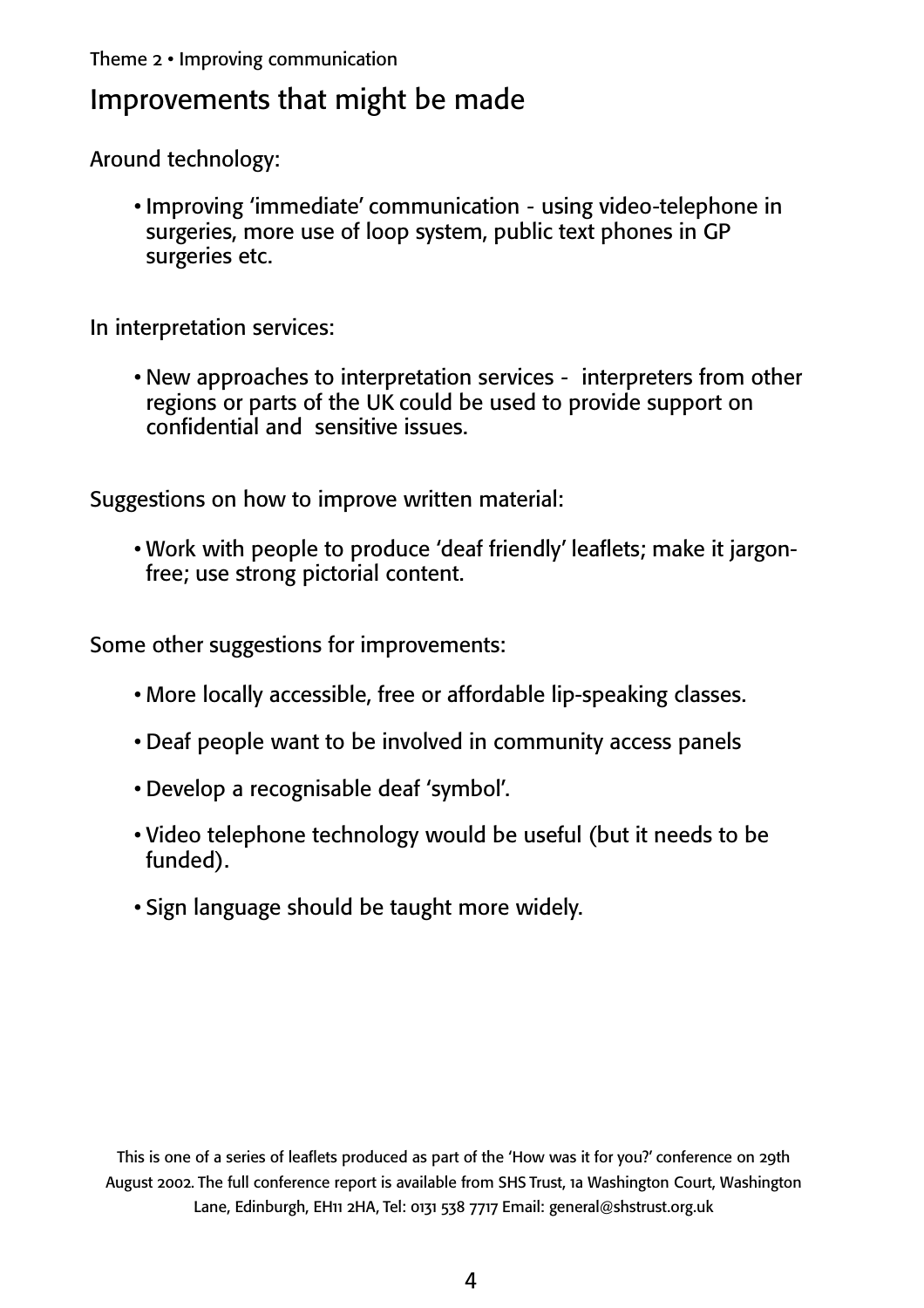# HOW WAS IT FOR YOU?

### Theme 5 Deaf awareness and education

- GPs need encouragement to attend deaf awareness training.
- Money needs to be put into supporting the training.
- Wider public education work is also needed.
- There is a need for more training for service providers at all levels.
- There can be a stigma attached to having a disability.
- Deaf people working within organisations should build the profile of deafness and inform practice.This is part of a series of leaflets produced as part of the 'How was it for you?' conference on 29th August 2002. The full conference report is available from SHS Trust, 1a Washington Court, Washington Lane, Edinburgh, EH11 2HA, Tel: 0131 538 7717 Email: general@shstrust.org.ukThis is one of a series of leaflets produced as part of the 'How was it for you?' conference on 29th August 2002. The full conference report is available from SHS Trust, 1a Washington Court, Washington Lane, Edinburgh, EH11 2HA, Tel: 0131 538 7717 Email: general@shstrust.org.uk
- There is a need to educate the public and society at large. Some ways of doing this are: raising deaf awareness in schools and in the media; teaching British Sign Language in primary schools to children; using positive images of deaf people in promotional and educational materials and in the media.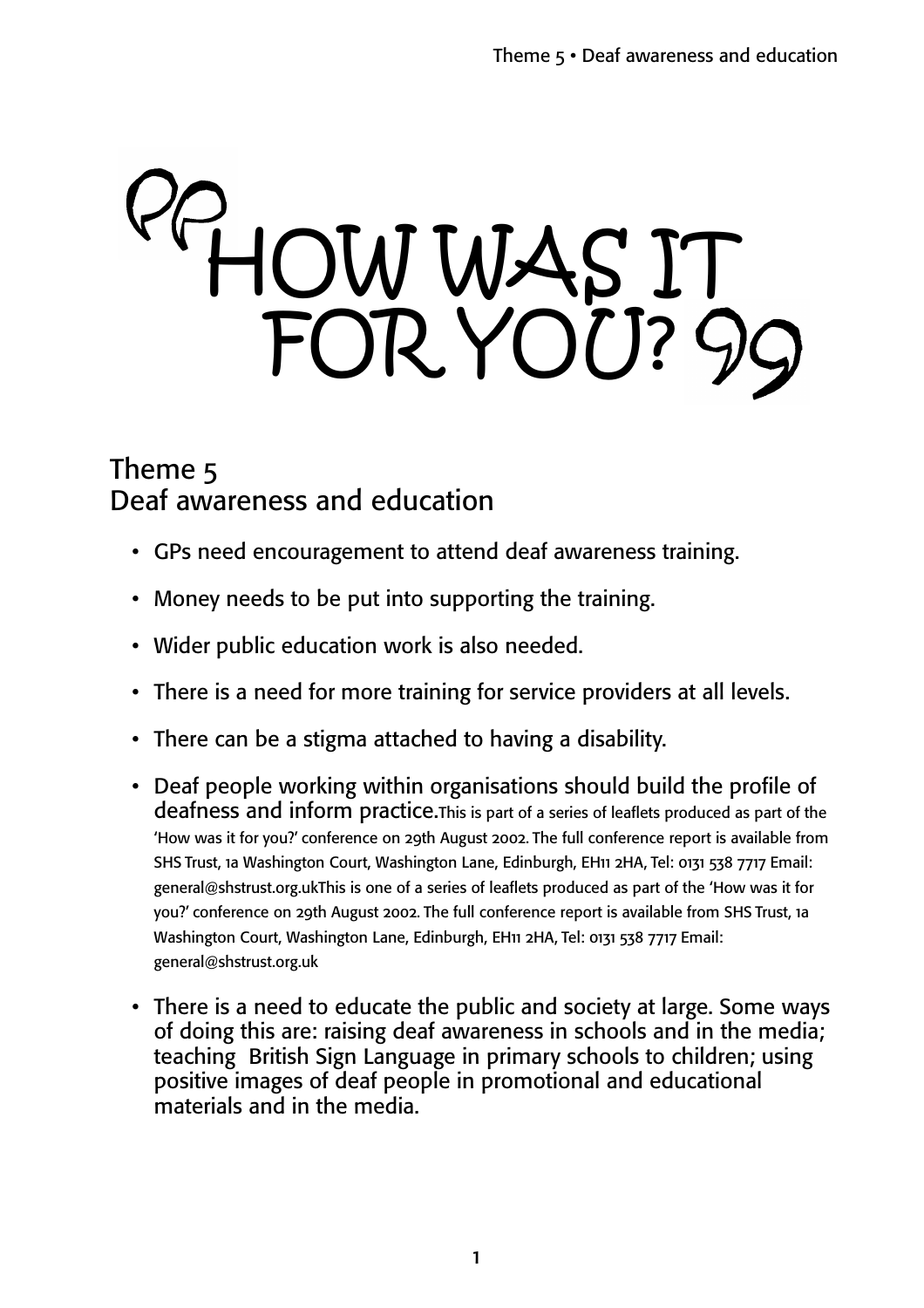# Some of the things people said

#### About deaf awareness:

'There's a low take-up of deaf awareness training when offered'

'There can be a risk of stigma in admitting to wearing a hearing aid'

'I went deaf and my own prejudice made me feel bad'

'Acceptance of deaf people is important'

'People need to realise that they need deaf awareness training'

'Some of us have been telling you this for years - it's not being acted upon'

'I raised awareness with St. John's about access - I had a meeting with them a year later'

#### On GPs and deaf awareness:

'My problems stemmed from the attitudes of doctors'

'We need to give GPs food for thought'

'if people are expert clinical therapists how can we expect them also to be expert in many languages, as well as BSL?'

'Deaf awareness and basic signing should be a compulsory component of pre-registration and continual professional development for GPs'

'We could find a way for GPs to think of it as important to access deaf awareness training, perhaps by getting in on the ongoing GP training scheme (CPD) - however, points are needed to attract attendees (because if it's not approved it will not count towards their training requirements)'

'We need to get GPs to come to events like this'

#### Deat awareness while people are training to become a professional:

'When people receive training, eg teachers, doctors, they should get standard deaf awareness training'

'There should be Disability Equality Training in employment law and education'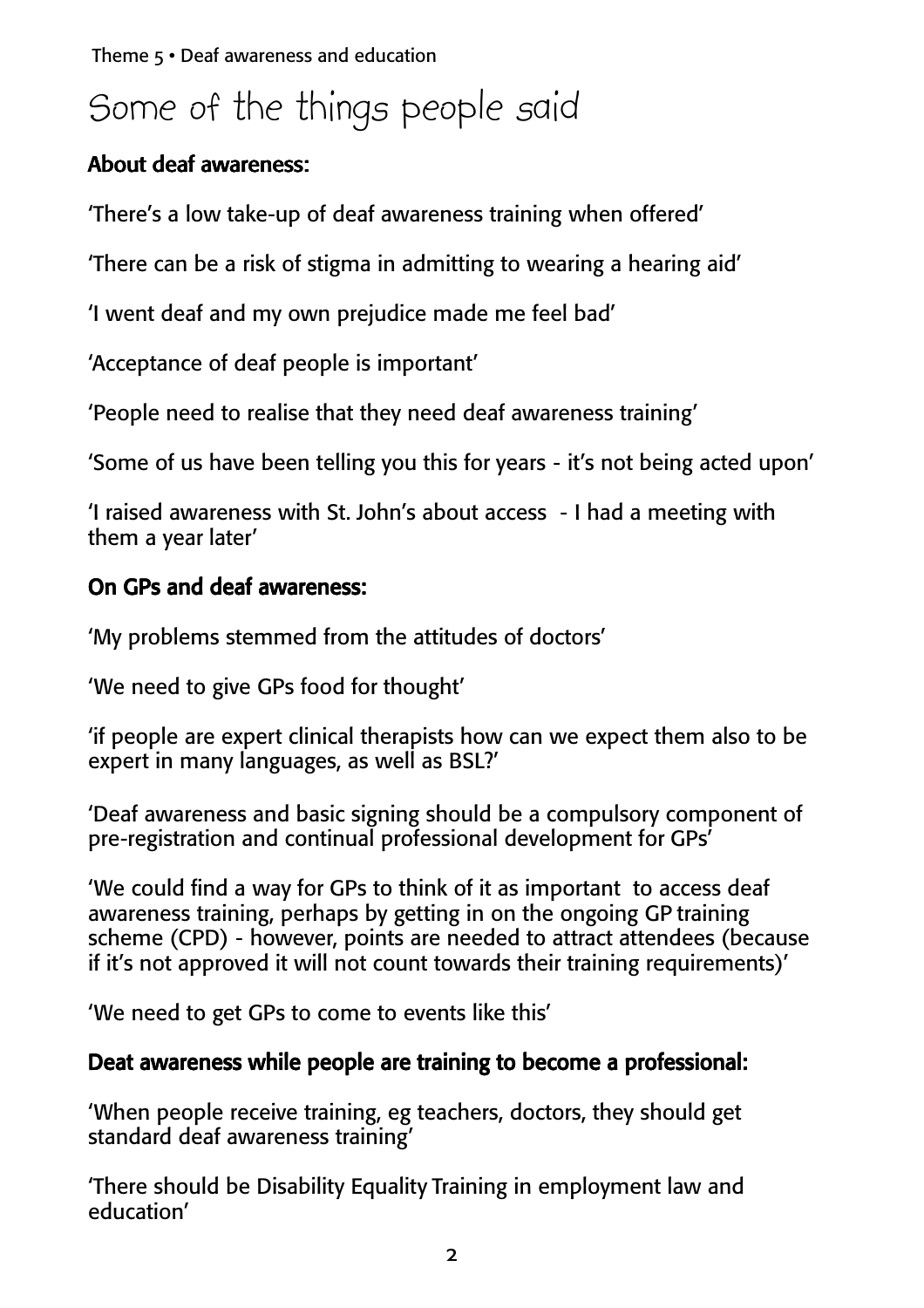'All service providers need more training...and it needs to go to a high level - to the Scottish Executive. Then to the college for GPs, and then the training would filter down'

#### The need for public and society-wide education on deaf awareness, and how to do it:

'There should be training face to face with the people in charge'

'Education - in the widest sense'

'We should use positive imagery'

'There should be more deaf people on the TV'

'We can make people aware early on that they (too) could lose their hearing'

'There should be more use of subtitles and signers on TV - especially in HEBS and Scottish Executive adverts'

'We should teach children in primary schools about deafblind awareness'

'We put one of our workers into a primary school to teach hearing children BSL so that they can talk to deaf children'

#### Issues to do with money/funding:

'There is no budget to do deaf awareness training in social work'

'Money is a barrier for some things, but not everything'

'Something needs to be done to get money - we could use lottery fund'

'Surely we can find the money somewhere?'

'Money has been used as an excuse for a long, long time'

'Let's not stop at money'

'Money is spent on the wrong things'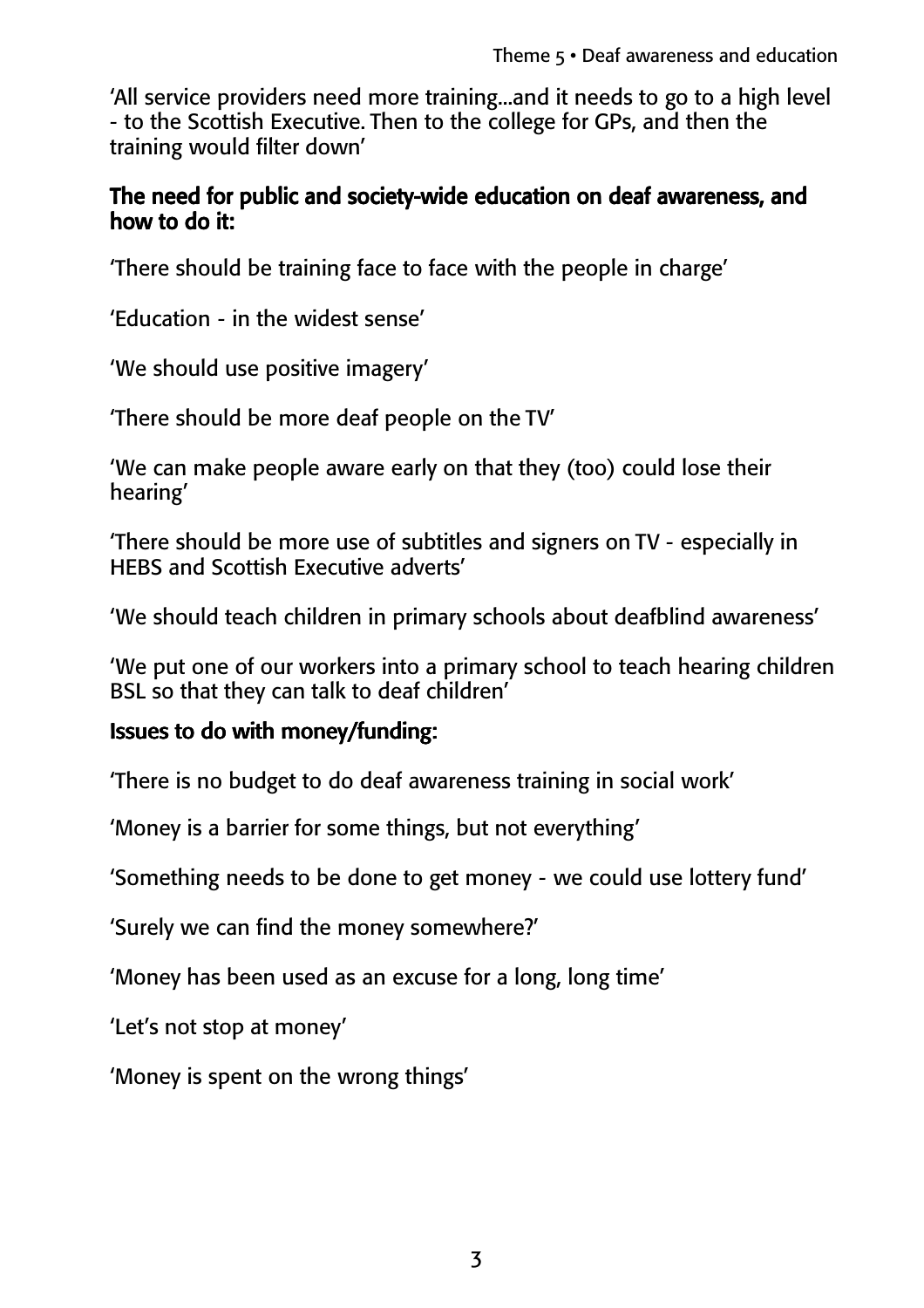## Improvements that might be made

- Money should be put into deaf awareness training.
- Deaf awareness needs to start early when people are at primary school.
- Positive images of deaf people should be presented.
- GPs and other professionals need training it has to be made attractive to them.
- Society at large needs to be educated on deaf issues.

This is one of a series of leaflets produced as part of the 'How was it for you?' conference on 29th August 2002. The full conference report is available from SHS Trust, 1a Washington Court, Washington Lane, Edinburgh, EH11 2HA, Tel: 0131 538 7717 Email: general@shstrust.org.uk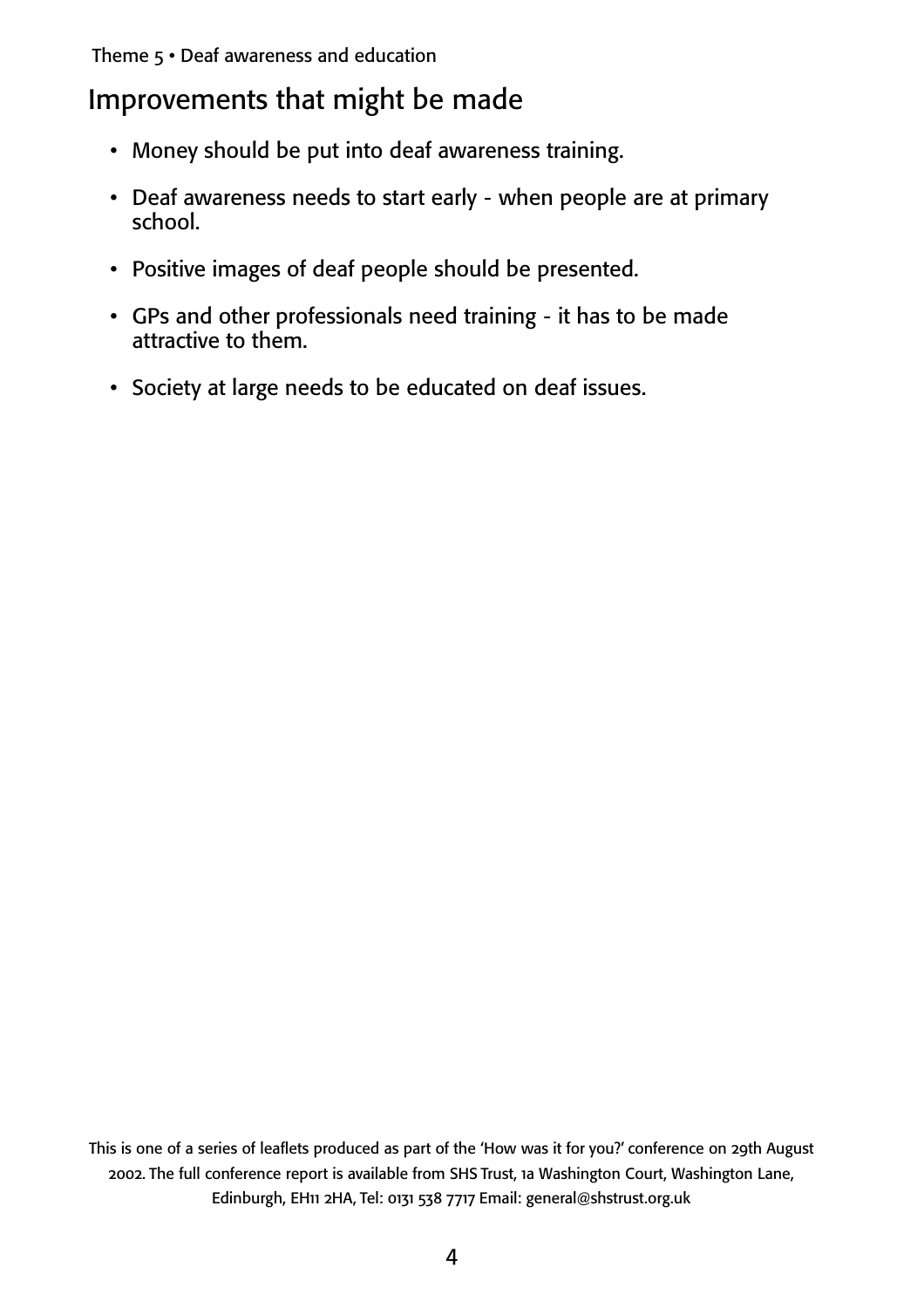# HOW WAS IT FOR YOU?

## Theme 6 Partnership working

The main points arising from this discussion were:

- Self advocacy and assertiveness training should be supported.
- Shared learning is important.
- There is a need for people who are willing to learn, and organisations who are willing to learn.
- Interpretative and communication services and tools need to be developed, in order to allow deaf people to participate fully.

Partnerships between deaf people and the rest of the community:

- Being in touch with people/being part of a community these things are part of keeping well and contribute to people's general well-being.
- Partnerships can help to change attitudes in the community for example, deaf children being educated in mainstream schools, especially primary schools, can be a way of breaking down barriers for the next generations.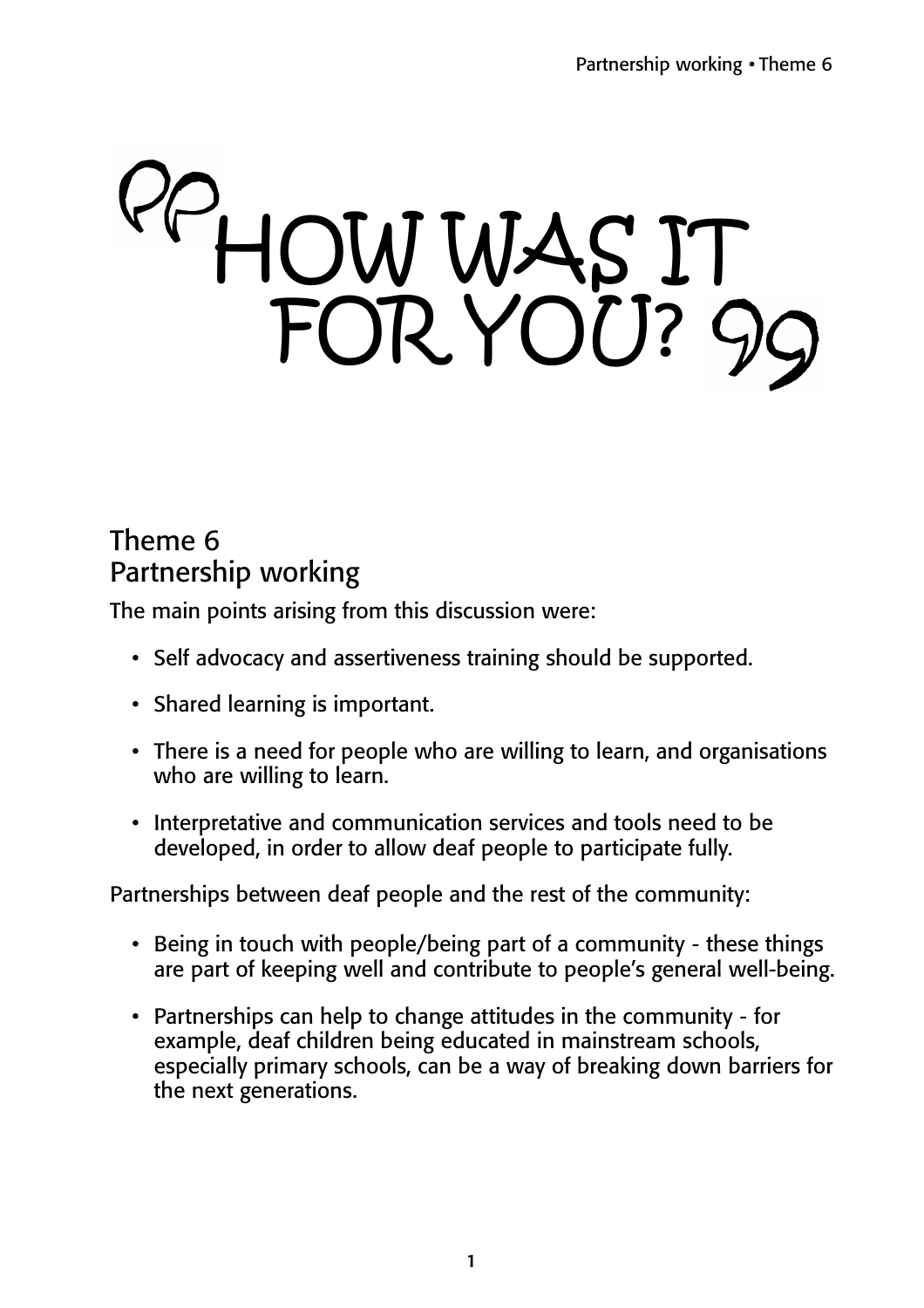# Theme 6 • Partnership working Some of the things people said

#### It's about all of us...

'People in power and with power should be willing to come and join us'

'We should involve all stakeholders, deaf people, families, deaf organisations, health services, the Scottish Executive and politicians'

'Need someone in power to (help) take it forward'

#### What deaf people can do:

'We need to take action'

'Lets not just moan'

'Self-advocacy and assertiveness and rights - it's about knowing what's available'

'Deaf people need assertiveness training'

'Deaf people need to make adjustments ... Deaf people need to ask for help'

'We all have to get involved - write letter etc; you need a thick skin to do this'

#### Sharing learning and working together:

'We should be sharing current good practice with voluntary agencies and mainstreaming by health boards with voluntary organisations'

'Go out and speak to people'

'Join community and voluntary groups'

'Share stories'

'Shadowing each other might be interesting'

'Complaints and suggestions - use the system - we also need to point out when people get it right'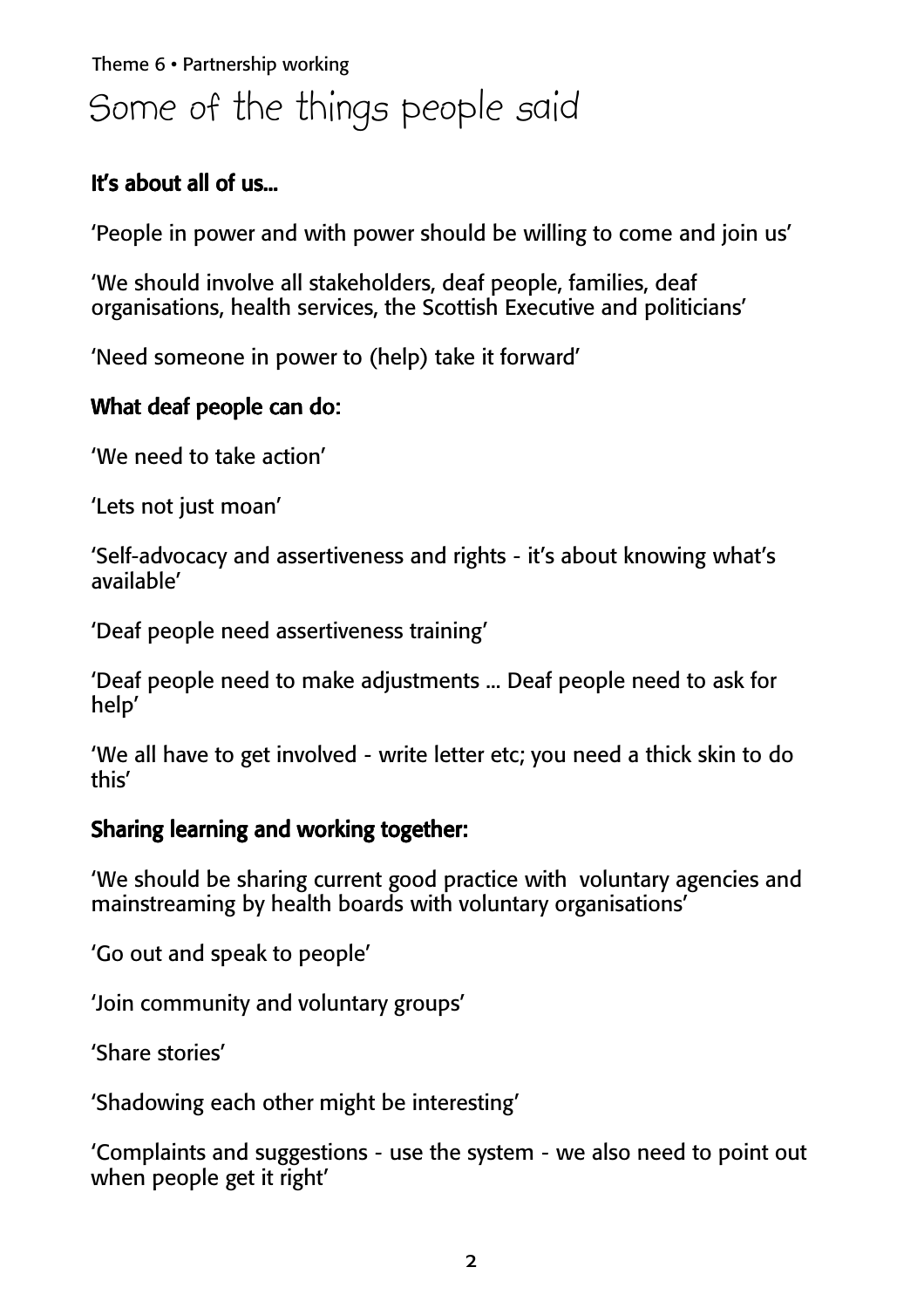#### Other comments on partnership working:

'To listen and learn'

'We have the power'

'They have the power to get involved (too)'

'Who's responsibility is it to make change happen?'

'Over and over again there is an awareness that many people are doing a good job but often they are not aware of what other services do'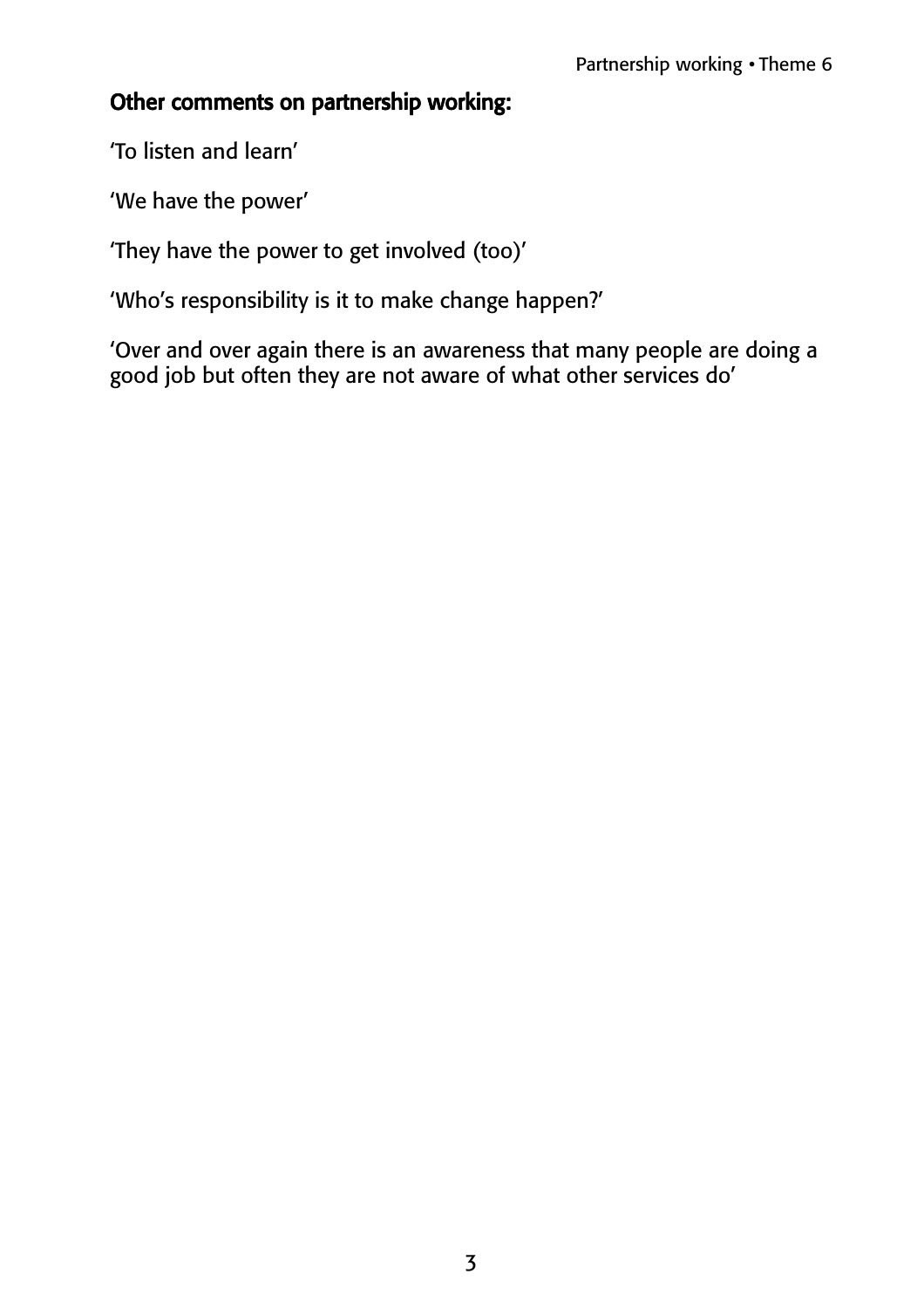### Improvements that might be made

Please see pages 2 and 3 of this leaflet - people's comments make clear the improvements they think could be made and how things could be different.

This is one of a series of leaflets produced as part of the 'How was it for you?' conference on 29th August 2002. The full conference report is available from SHS Trust, 1a Washington Court, Washington Lane, Edinburgh, EH11 2HA, Tel: 0131 538 7717 Email: general@shstrust.org.uk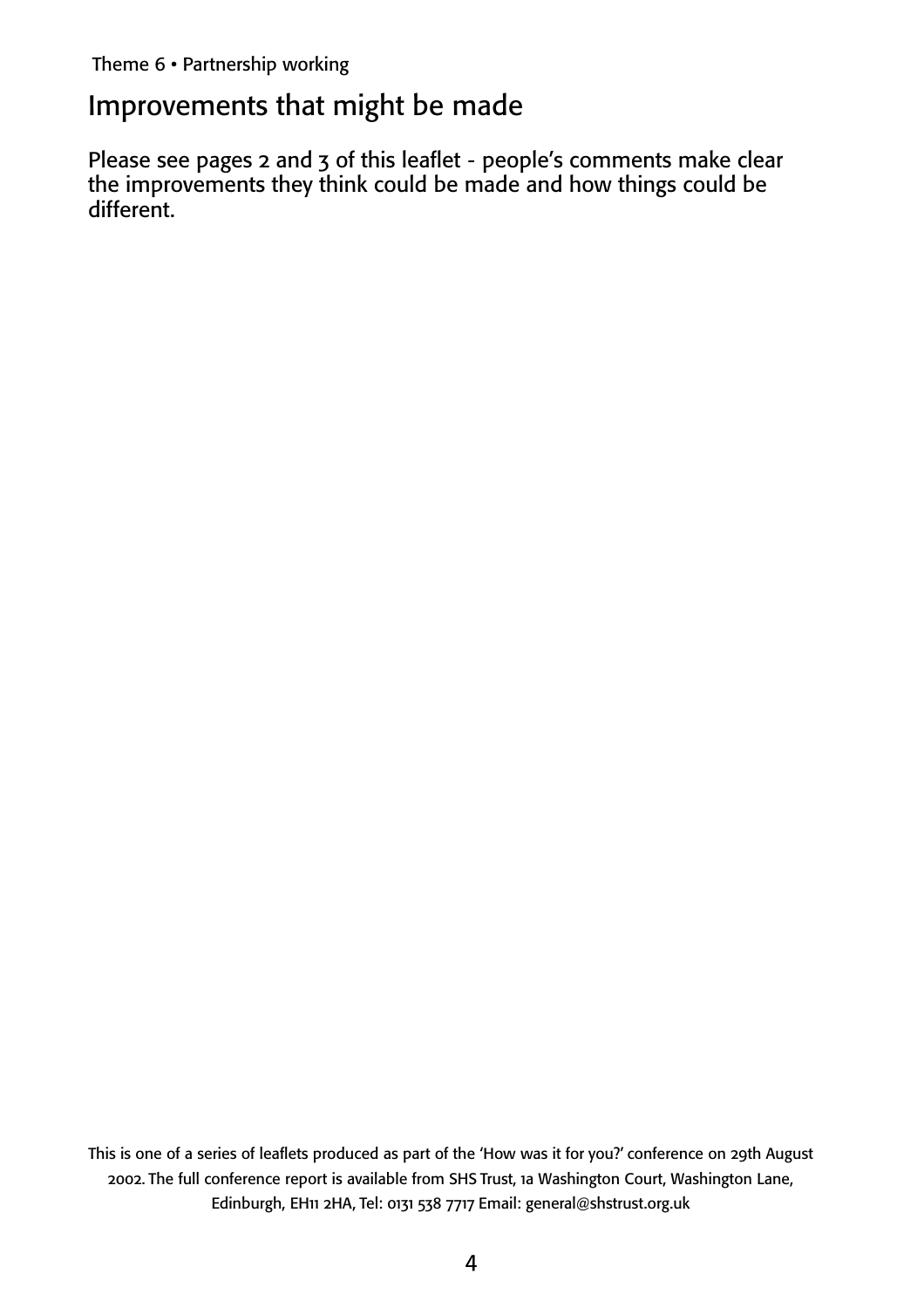#### **Theme 1.**

**Individual appointments and consultations:** the people attending the workshops were asked to explore what made for good services, what were the barriers to such services, and how services could be improved or changed to overcome the barriers. Many people spoke of the difficulties in simply making appointments, waiting for appointments, and then communicating successfully and confidentially once at the appointment. They also suggested many ways to tackle these present difficulties.

- ♦ **people experienced difficulty in making an appointment with their GP**
- ♦ **it can be very difficult to change appointments, particularly if you already have an interpreter booked**

' 'no one answers the text phone' or as some stated 'the text phone often dosent work or staff don't know how to use them'

'Refusal of type phone calls as they take too long'

♦ **Waiting for appointments – it is common for people to 'miss' the call to go in to the doctor's, nurse's office**

'out patient staff poorly reactive even just when telling you have arrived – they shout out names and we cant hear names – need number system'

♦ **Meeting with staff** – GPs and other staff can think that they listen well but deaf people's experience is often that this is not the case

'2 different doctors told me there was nothing wrong with my hearing' '40 years ago I was told I wasn't deaf'

'If your are deaf and have sight problems people don't see your deafness'

'raise awareness of receptionists in GP surgeries and teach etiquette and basic BLS'

'doctors and others should learn BLS as a language or at least one doctor in each surgery'

'some GPs won't write notes for deaf people to support their understanding during consultations'

'(needs to be) written down for some people'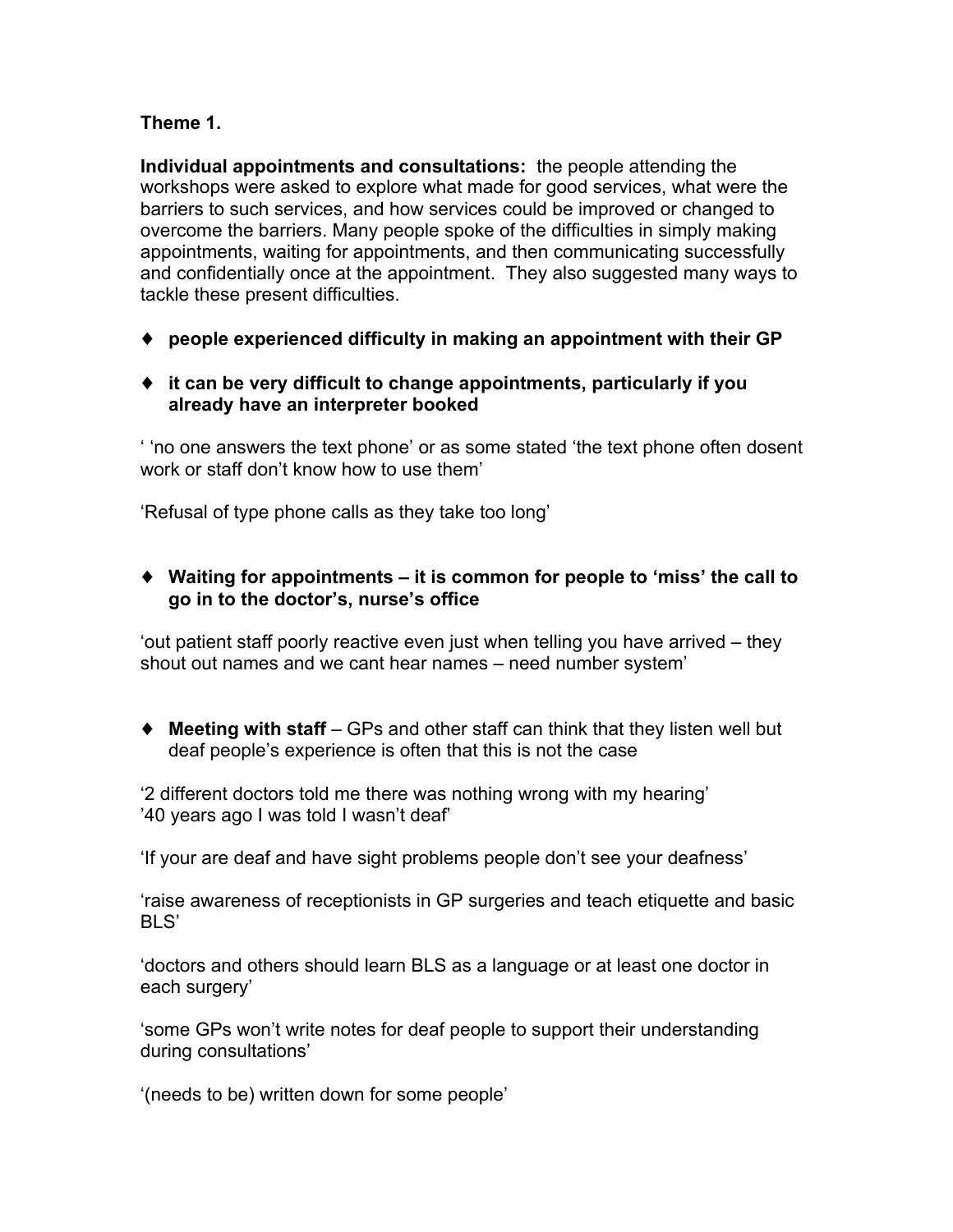• **Deaf people don't always want to use their family as interpreters**

'as a parent emergency service is a phone service its no good to me – I can't access it – the doctor came and spoke to my son and ignored me – my son has to tell me what the doctor told him - he should be able to speak to me not my son.- children should not be used as interpreters'

- ♦ **sometimes deaf people feel afraid to demand an interpreter or to say they don't understand**
- ♦ **Staff knowledge and skills** many nurses don't know how to put hearing aids in

'I meet nurses who don't know how to put hearing aids in … many, many people know nothing about environmental aids available'

'Doctors need to be trained better' 'Its no longer than 6-8 hours at the moment'

' All services should undertake regular deaf awareness training … (including) local authority sheltered housing'

' it should be compulsary for all GP's and other health care staff'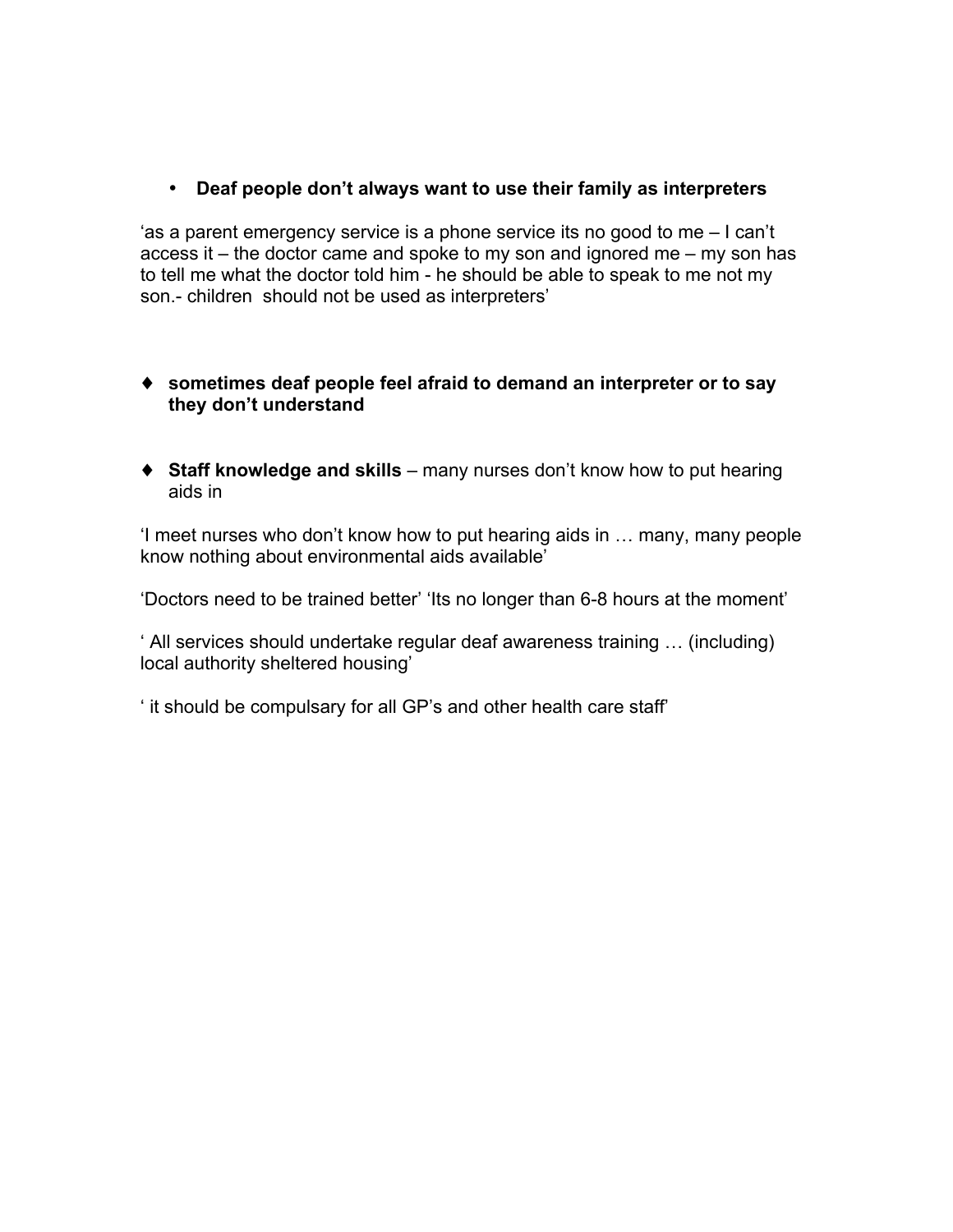#### **What should be different …**

**Develop the use of electronic screen** to alert people to their appointment, or a vibrating pager – or simply make sure staff go up to the person and let them know they can go in for their appointment.

'one person said they had a digital electronic screen in one hospital he attended that registers the patients name and room number to go to. Members of the group felt that would be useful in all out patient departments'

#### **Appointment cards should indicate that an interpreter is booked**

'appointments by fax or use mobile for messaging' people acknowledged that this method could be open to abuse and suggested that it needs to be for use of deaf people only

**Using signers on a video phone link** - 'video phone to signer'

**Supporting reception staff in recognising people's communication support needs** - 'ID system on patients records so GP or reception staff ties interpreter into appointment'

**The service making it easy to use an interpreter -** 'we shouldn't have to fill out a form for an interpreter (because of the) problem of extra expense … and get a worse reputation if we miss an appointment'

**Use of finger spelling -** another suggestion was 'staff who can finger spell names or an electronic system to let people know it is their turn

**Working with the service -** 'I took a hearing friend who can sign for me'

**Deaf Awareness training: (**see more on deaf awareness in theme 4 on education)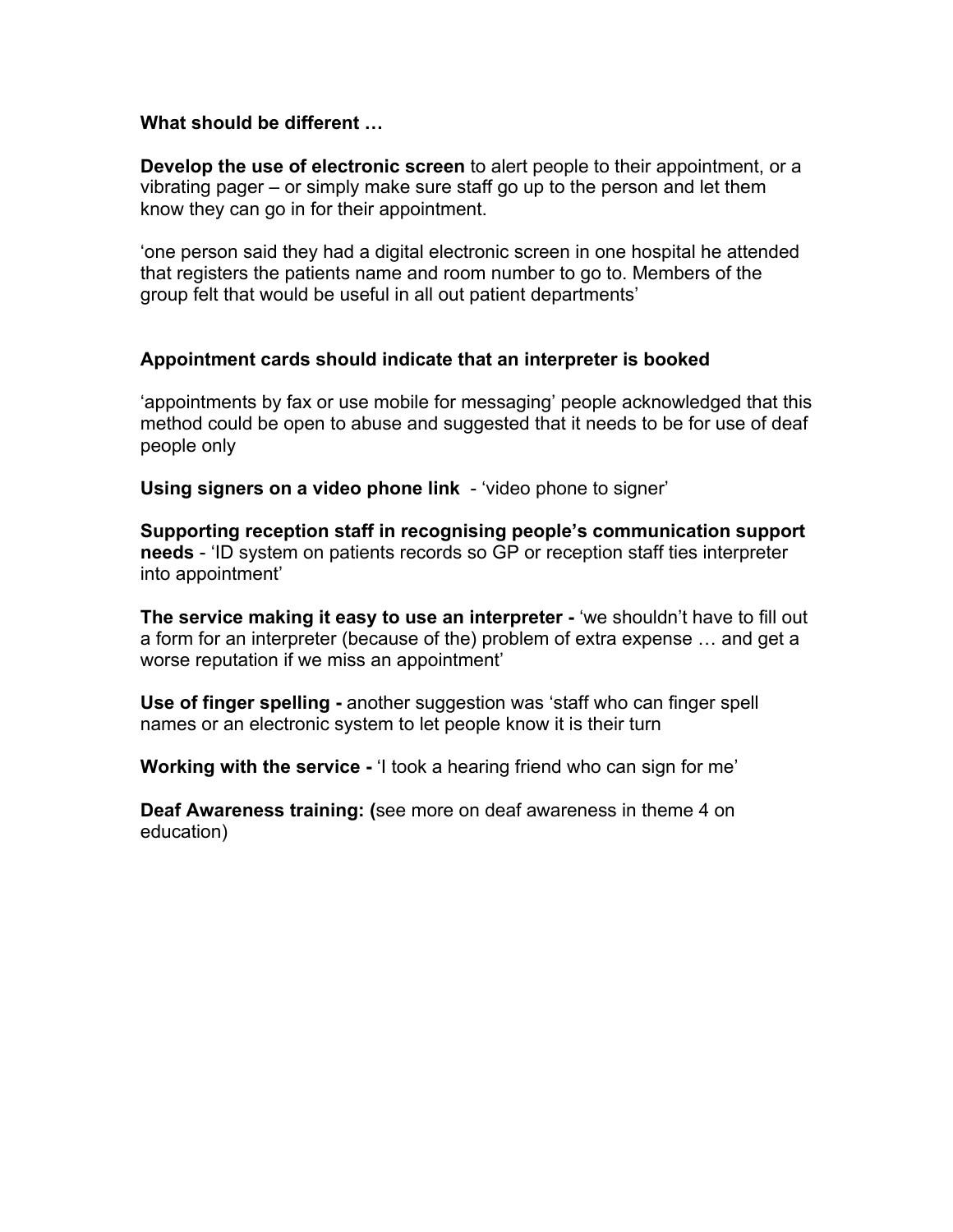- training is crucial for staff at all levels of a service provider; frontline staff including GPs need it, but also needed for senior management and the Scottish Executive
- the training would help staff to understand how to work with interpreters and to know the range of support services available
- it would also help staff to change and develop positive attitudes
- this training should be accredited (CPD) by the GP ongoing training scheme so that GPs are motivated to take it up and go to relevant events
- shadowing would be an important training tool.

'the NHS (needs) to pay more to GP who has done deaf awareness training has to come from top as a policy decision'

#### **Guidelines/checklists produced to support staff in understansing the communication needs of deaf people**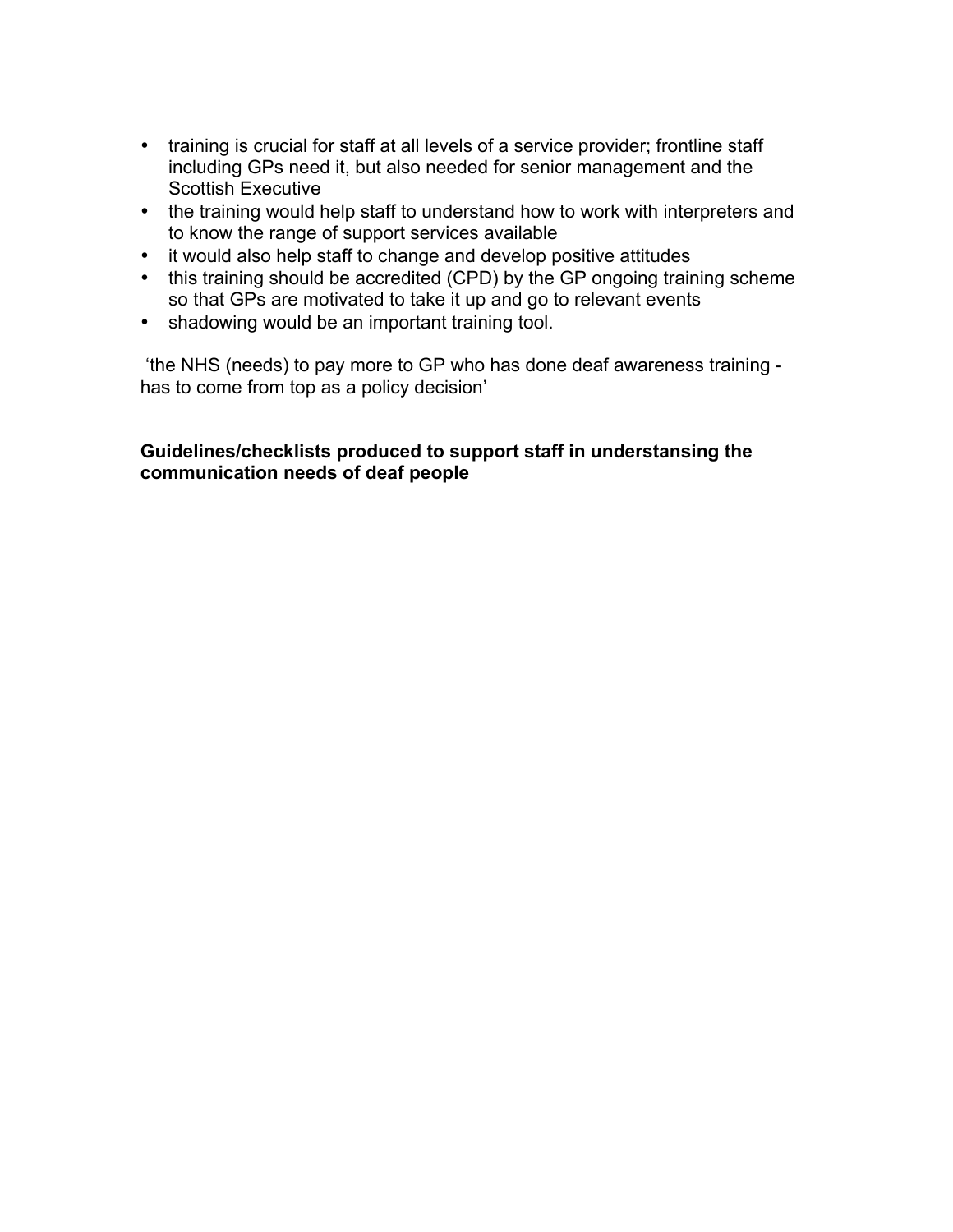#### **Theme 2.**

**Improving the availability and effectiveness of services**: the people attending the workshops were asked to explore what made for good services, what were the barriers to such services, and how services could be improved or changed to overcome the barriers. Problems with present audiology services were indentified, as well as the need for all services to be better prepared to work with deaf people. There was a clear need for better information, and for the NHS to pay for interpretation and communication services. People spoke of the need for the NHS to involve deaf people in planning all services so that the needs of deaf people were taken into account in providing any service – rather than providing different or special services.

♦ **Long waiting times for audiology services**

#### ♦ **Audiology staff not being able to sign**

'often people in the audiology department cant sign and have poor attitudes to people who are deaf'

#### ♦ **Limited availability of digital hearing aids on the NHS –**

'it seems easier to get an implant than to get a digital hearing aid'

'An RNID survey on 'Does a digital hearing aid help?' found an average 40% increase in hearing … but … I had to pay for it and I think my hearing has increased by 60%'

'its expensive'

' money should be found to give this to everyone'

'digital hearing aid may not help people who are profoundly deaf' … so … 'don't put all your eggs in one basket'

#### ♦ **Other services – don't forget dentists and opticians, or, for instance, the importance of sexual health information**

'(more accessible) information on sexual health for deaf people'

'I got the wrong kind of help – a homehelp who worked fewer hours than I paid and I didn't want a home help!'

- ♦ **loop systems in the home**, people want them but can't always afford them
- ♦ **limited availability of loop systems** in G.P. surgeries etc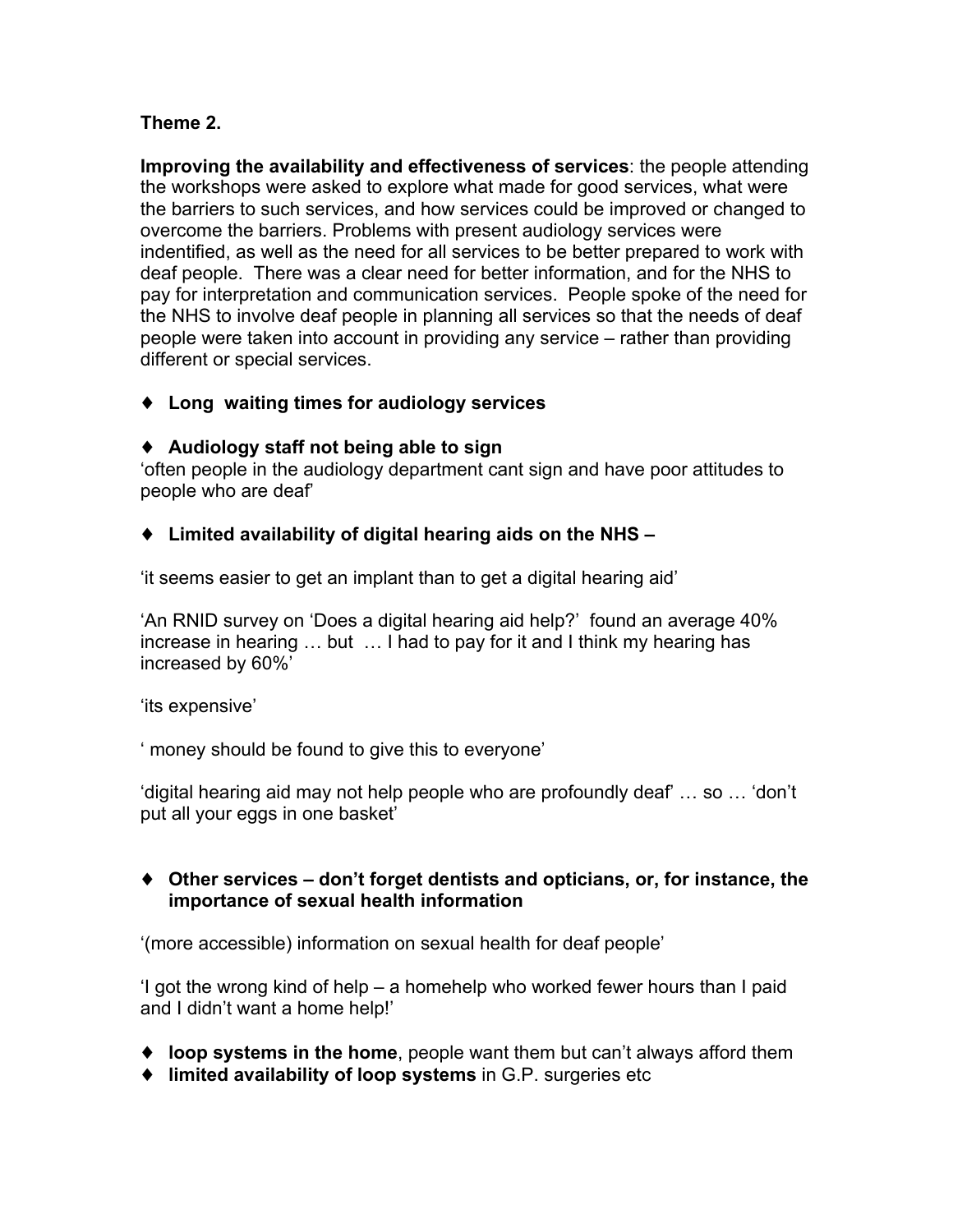'loop systems should be available working everywhere' 'it is not dignified to always have to ask'

- ♦ **Waiting times for information –** system needs to be more responsive
- ♦ **Who pays? - important for the NHS not voluntary sector or individuals to meet costs of interpreters** – one person has had a five year fight with GP about the cost of an interpreter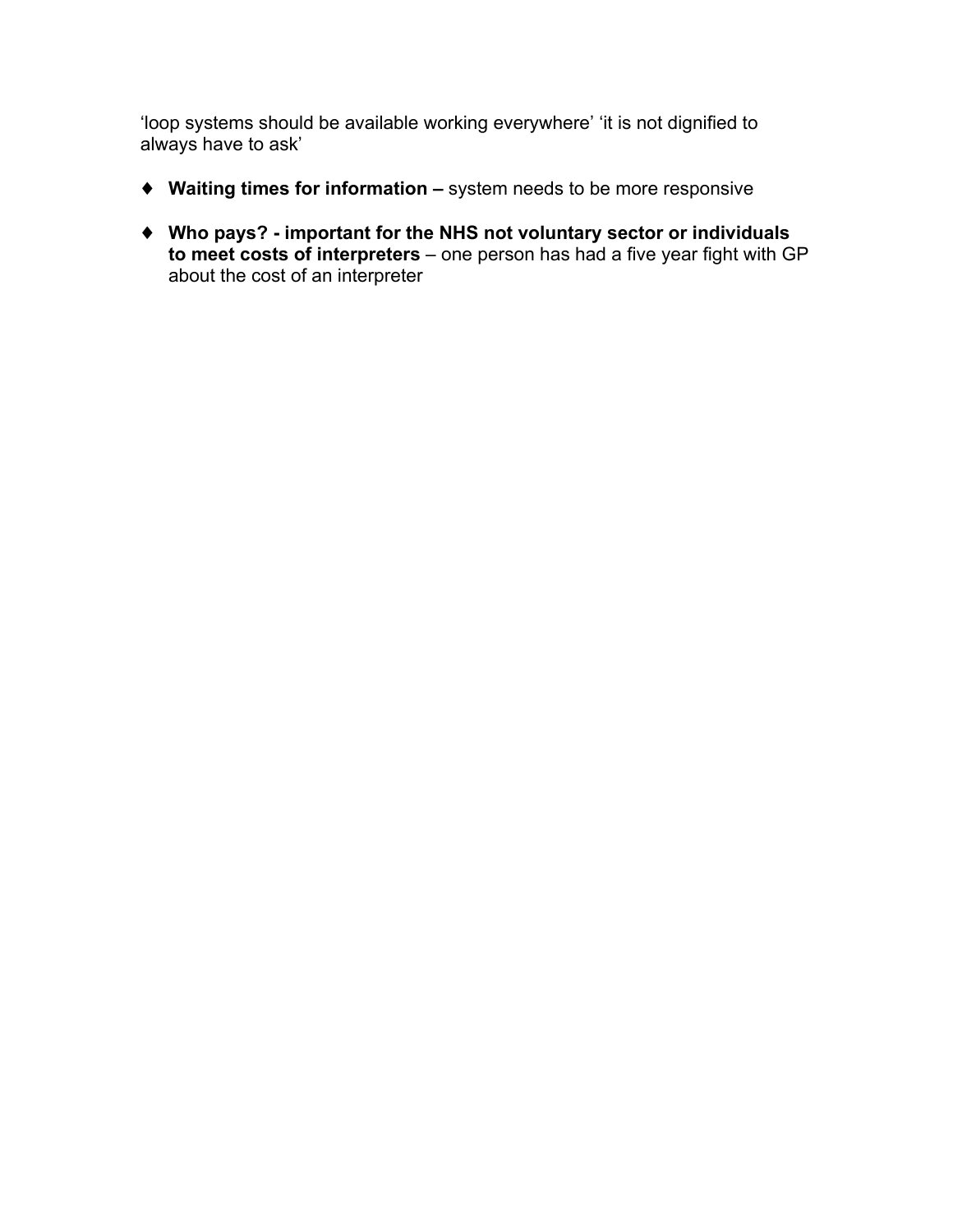**What should be different …**

**more audiologists needed**

**volunteers to help people with hearing aids** - as long as issues of quality and safety are watched for

**audiology staff who can sign**

**health boards and trusts pulling services for deaf people into the mainstream and making accessibility to services for deaf people a central part of the planning process, rather than bolted on**

**generic funding is needed for sign interpreters and communication technology**

**Greater availability of loop systems including portable ones**

**More resources to speed up access to information - 'need information to be circulated and then chased up by individuals to make sure it evokes action'**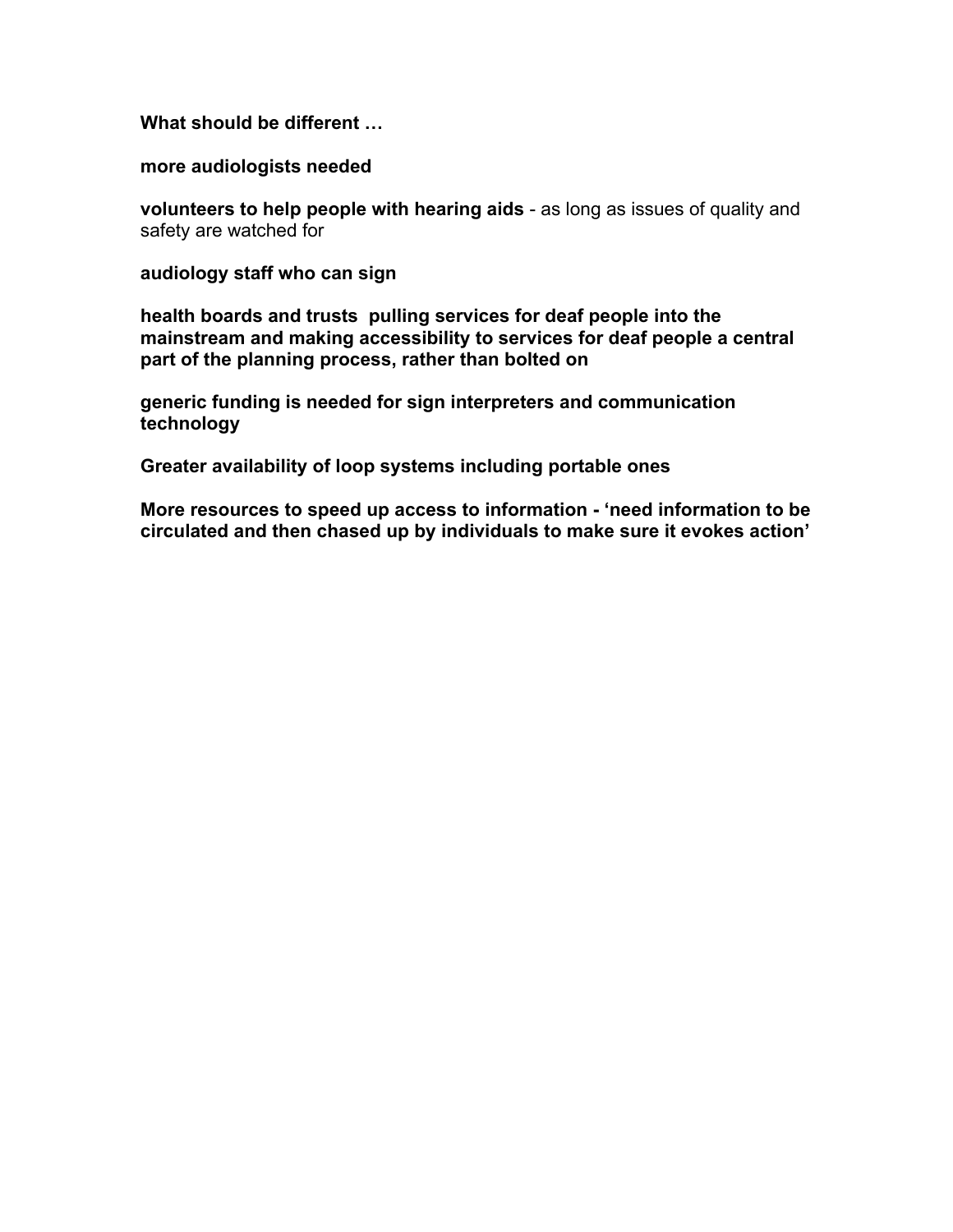#### **Theme 3. (Julie, no concluding 'what needs to be different' in this theme as its all largely about what needs to be different. James)**

**Policy and National levels:** the people attending the workshops were asked to explore what made for good services, what were the barriers to such services, and how services could be improved or changed to overcome the barriers. The start of the third phase of the Disability Discrimination Act (1995) in 2004 was seen as a particular opportunity. People spoke of the need for the acceptance of BSL as a minority language, and for greater involvement of deaf people in planning services including at the level of the Scottish Executive, perhaps through the development of a Centre of Excellence. It was vital too, for there to be greater clarity in policy so that people knew what they were entitled to, and for evaluation of what happens to support further development.

#### ♦ **Using the introduction of the third stage of the Disability Discrimination Act (1995)**

It was acknowledged that many of Disability Rights Commission officials themselves have disabilities and that they are writing 'Good practice guides'

'DDA means deaf awareness will have to be taken seriously'

Needs a strong lead with a definable leadership amalgamation of rights commissions would solve - equalities commission DRC ERC EUC

'DDA 2004 will apply to the physical environment'

'We can all do something'

'follow the model used by Greater Glasgow Health Board'

#### • **Increase the use of British Sign Language (BSL) in the health service**

'health services to accept BSL as a language'

'make training in communication compulsory and performance review'

'children (need to be) taught BSL in schools'

'must be mandatory that diverse communication needs are taken into account'

• **European Social Forum for Mental Health and Deafness Conference 2003 – important for a team including deaf people to attend**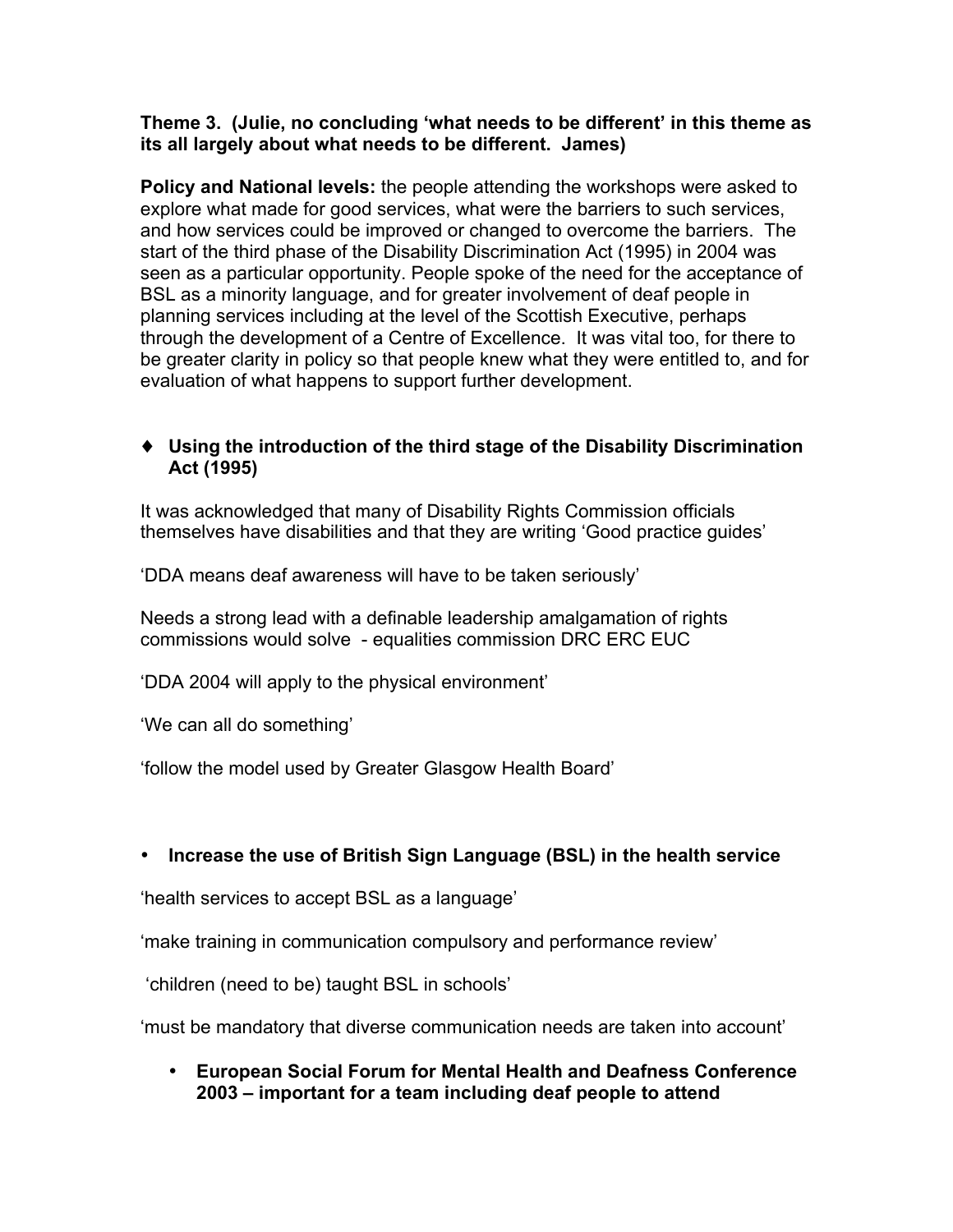'make links across national boundaries'

#### • **Involve deaf people more in planning**

'it was felt that we should be looking at trying to involve deaf people more at a policy level'

#### • **Employ more deaf people in the health service**

'someone who is deaf or experience of deafness as a listening post at the Scottish Executive'

'replicate GGHB model of having deaf community workers as NHS Board staff'

- **Establish a Centre of Excellence**  supporting deaf awareness; supporting interpreting services, perhaps provided by video telephony, or using web cam;
- **use MEL** (1998 or 1999) **(Julie, I need to check out what this is, James)** to support the rights and equality of deaf blind people
- **the equalities unit involving more deaf people, and raising deaf awareness within the Scottish Executive**
- **Parlimentary work -** greater connections between deaf people, their organisations, and the parliamentary group
- **Policy is clear** about what deaf people are entitled to; what the priorities are in relation to technology, communication, deaf awareness, and who has the responsibility to make what happens
- **More funding**
- **Evaluation** make a commitment to see what's happened/changed in a year's time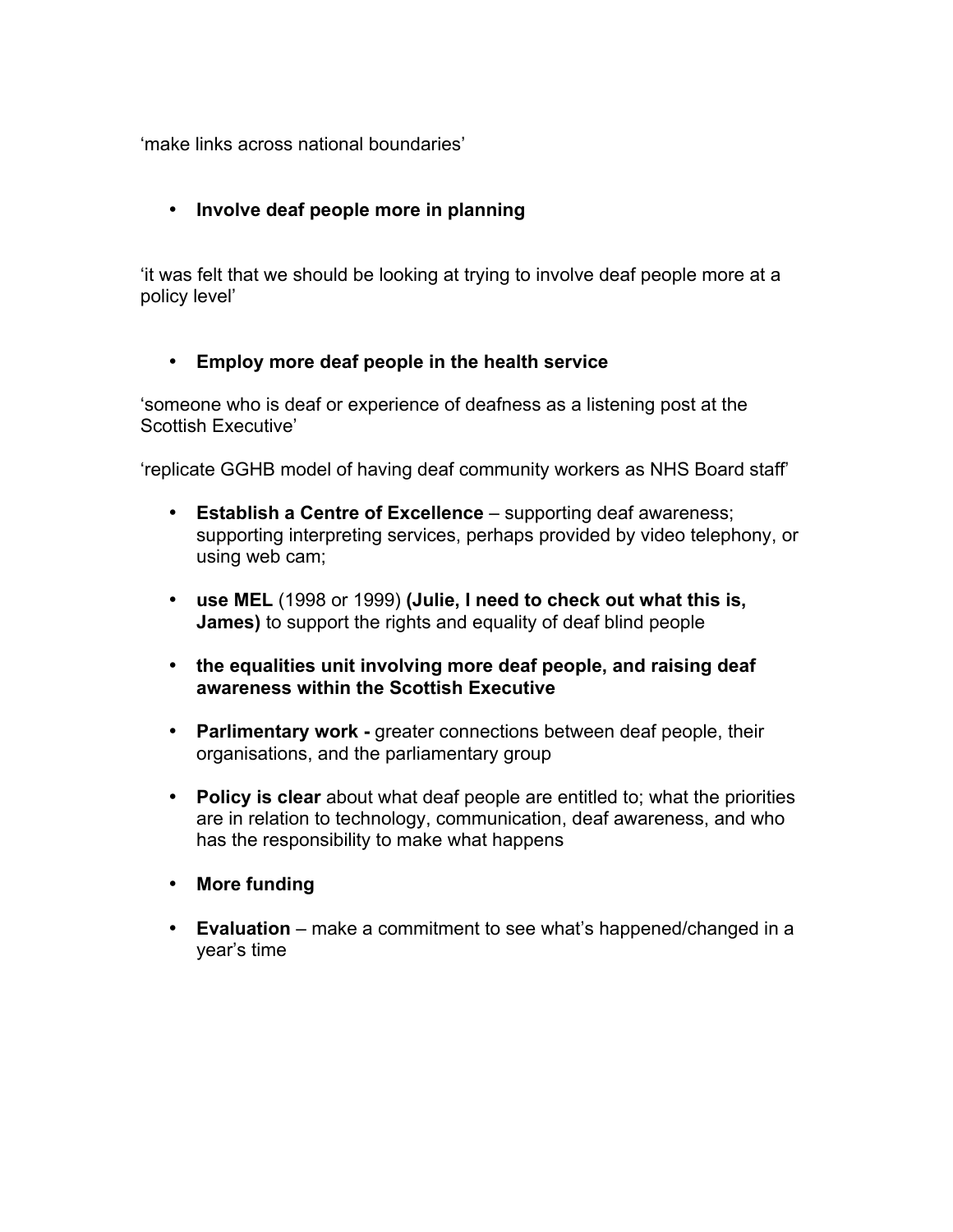#### **Theme 4.**

**Improving communication:** the people attending the workshops were asked to explore what made for good services, what were the barriers to such services, and how services could be improved or changed to overcome the barriers. There was a clear need to improve interpretation services and to use technology such as video-telephony to support this. Likewise the communication needs of deafblind people needed to be prioritised. Written information needed to be simply, clear and free of jargon. More opportunities for staff and others to learn lipspeaking was also very important.

#### ♦ **Use of technology to aid communication**

"technology can help to enable better services but who pays for the technology and who pays to maintain it'

'video telephone – this solution also help other communication difficulties (minority languages, for instance) … also means can use interpreter from further afield for sensitive issues eg sexual health'

'more advances in technonology – voice recognised'

#### ♦ **Interpreters and families –**

deaf people don't always want other members of their family to interpret for them, particularly when there are private, confidential issues to discuss

deaf people should'nt have to have their children interpreting for them at a consultation

'nothing will beat people being present'

"Health professionals need to understand what an interpretors role is and how to use communication support"

#### ♦ **written word and text phones don't help deafblind people, they need one to one communication (MEL 1998)**

'If you are deaf blind then written word and text phone is of no value – MEL (1998) for 1 to 1 support should be in place'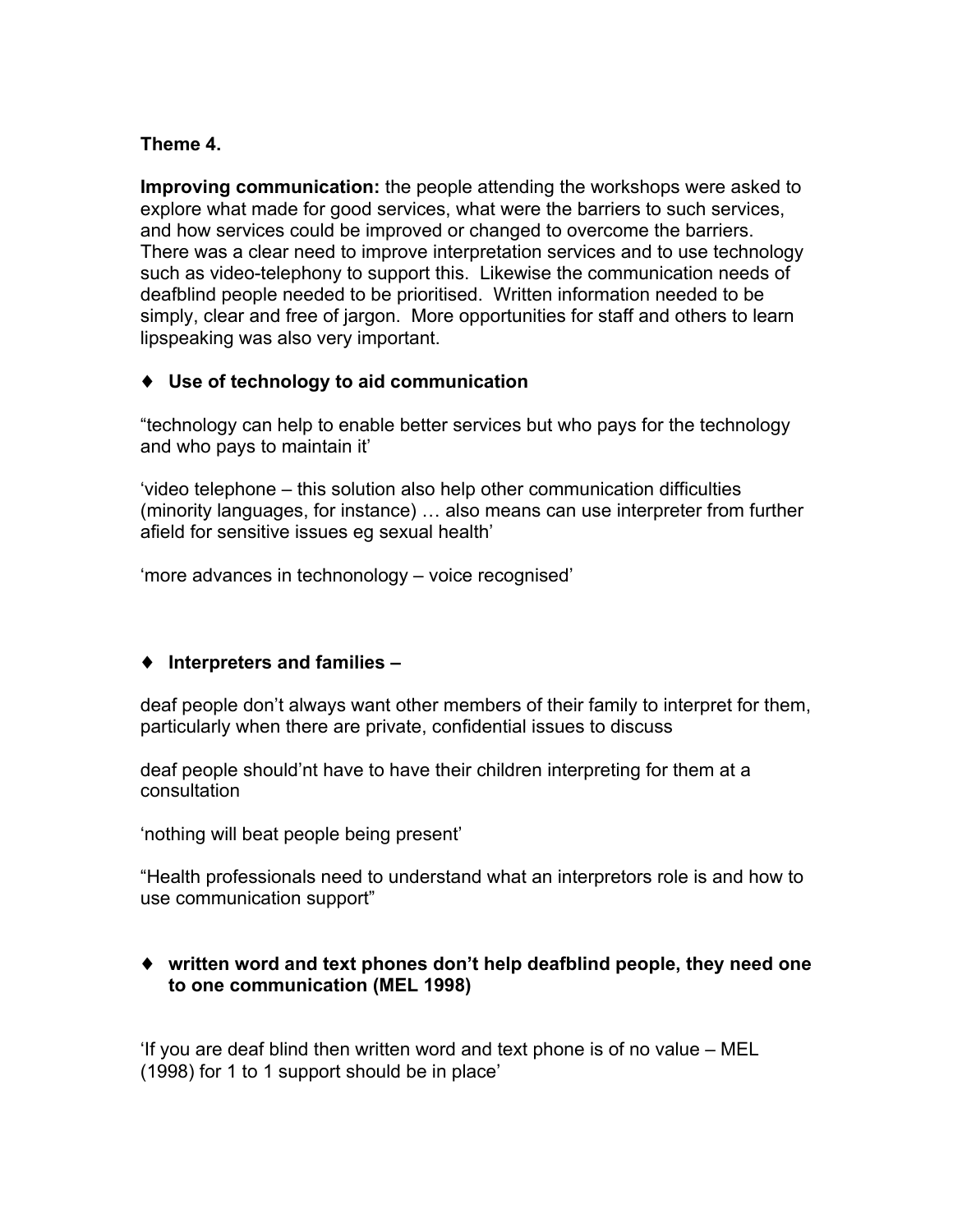'Have interpreters and guides to take to meeting'

'I can only communicate face to face' ' Not given time for that'

'need to have access to services 24hrs /day 365 days/year'

NHS24 not currently accessable but they are trying to figure out how it will work. Chair of SCoD is on working party for NHS24

'People's attitudes are a barrier – deaf awareness training is a tool for this'

#### • **Encourage people to use clearer spoken English**

'We need to advocate for better spoken English'

'Doctors and nurses taught to annunciate'

#### ♦ **written information not always easily accessible**

'jargon free and accessible to individual needs'

#### ♦ **limited availability of lip-speaking classes – cost and travel can be prohibitive**

'we need more lip-reading classes and more communication' 'lip-reading can be very difficult'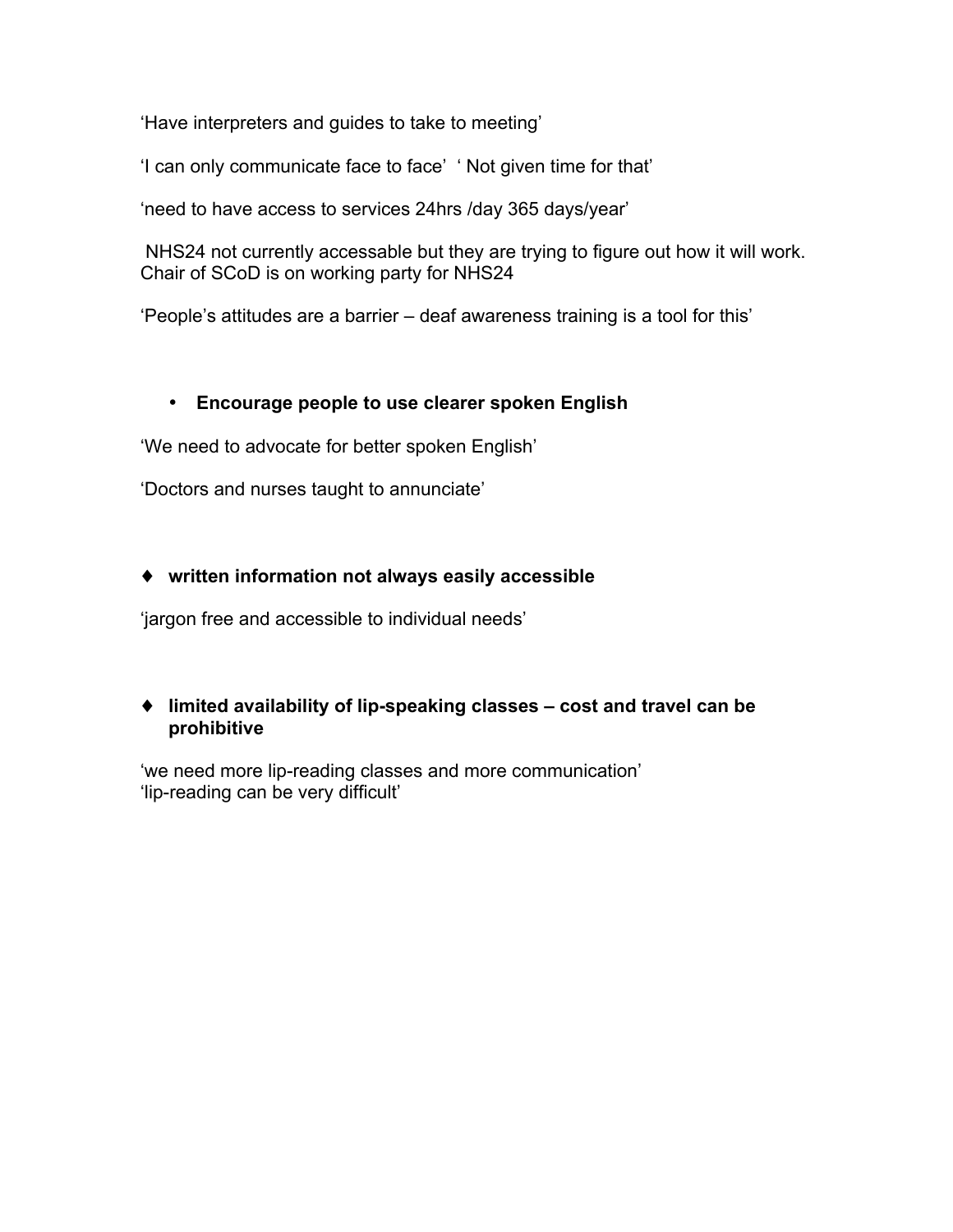#### **What should be different …**

Improving 'immediate' communication – using video-telephony in surgeries, more use of loop system, public text phones in G.P. Surgeries etc

New approaches to interpretation services - interpreters from other regions or parts of the UK could be used to provide support on confidential and sensitive issues

'Work with executive to figure out who pays for what'

Work with people to produce 'deaf friendly' leaflets; make it jargon-free; use strong pictorial content

More locally accessible, free or affordable lip-speaking classes

Involvement in community access panels: 'group willingness to be involved in community access panels'

Develop a recognisable deaf 'symbol'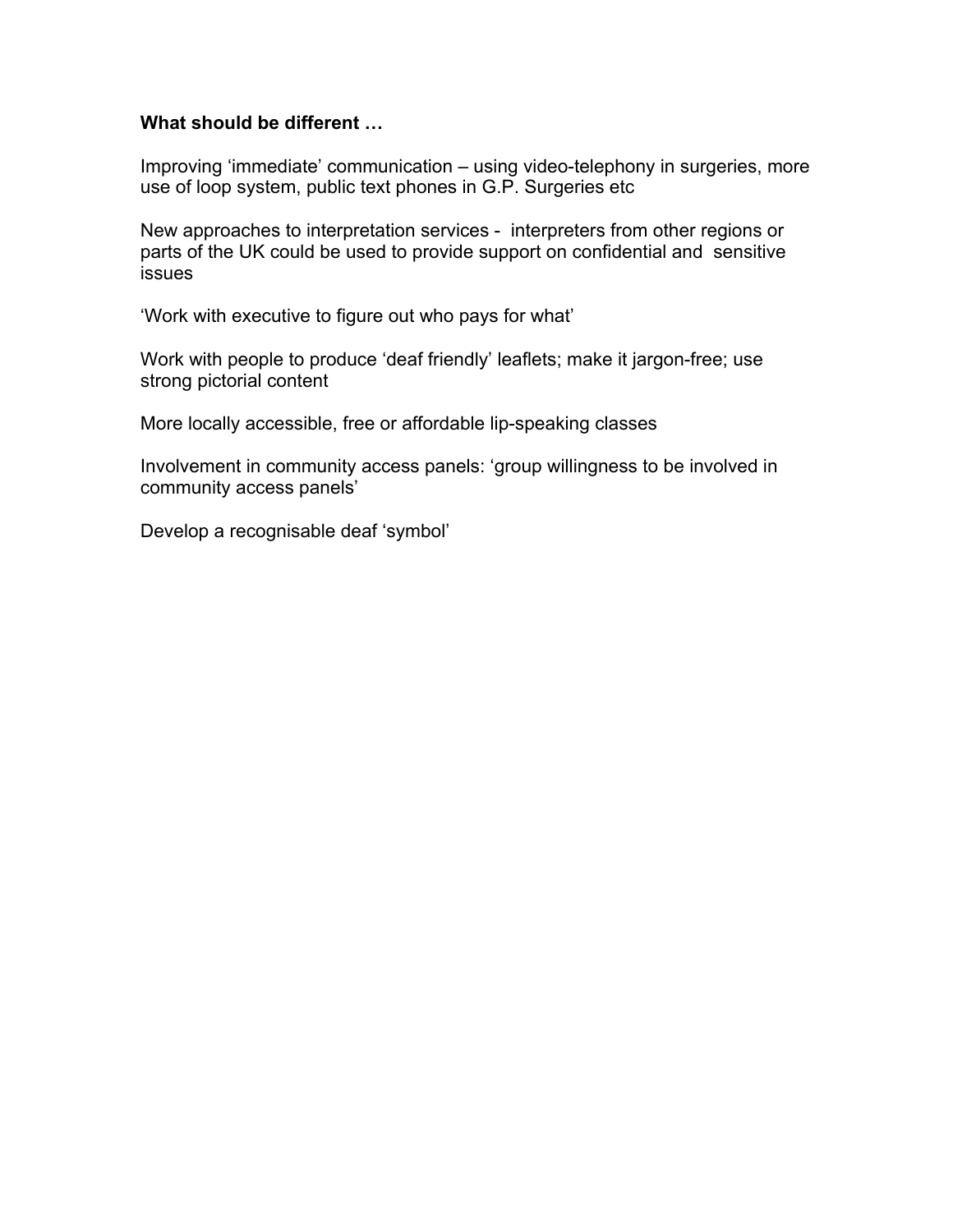#### **Theme five.**

**Deaf awareness and education:** the people attending the workshops were asked to explore what made for good services, what were the barriers to such services, and how services could be improved or changed to overcome the barriers. Deaf awareness training and education related to deaf awareness was considered crucial. Presently many people working within health services and across wider society have little knowledge of what life is like for deaf people. Deaf people face stigma, and the process of going deaf brings self-doubt to people. Yet training is rarely taken up by services. GP's need encouragement to attend such training, money needs to be put into supporting the training, whilst wider public education work is also needed.

#### ♦ **Deaf awareness:**

'There's a low take-up of deaf awareness training when offered'

More training for service providers at all levels

'(Risk of) Stigma in admitting to wearing a hearing aid'

'I went deaf and my own prejudice made me feel bad'

'Acceptance of deaf people'

'People need to realise they need deaf awareness training'

'Some of us have been telling this for years – its not being acted upon'

I raised awareness with St. John's about the access - had a meeting with them a year later.

My problems stemmed from the attitudes of doctors'

'need to give GP's food for thought'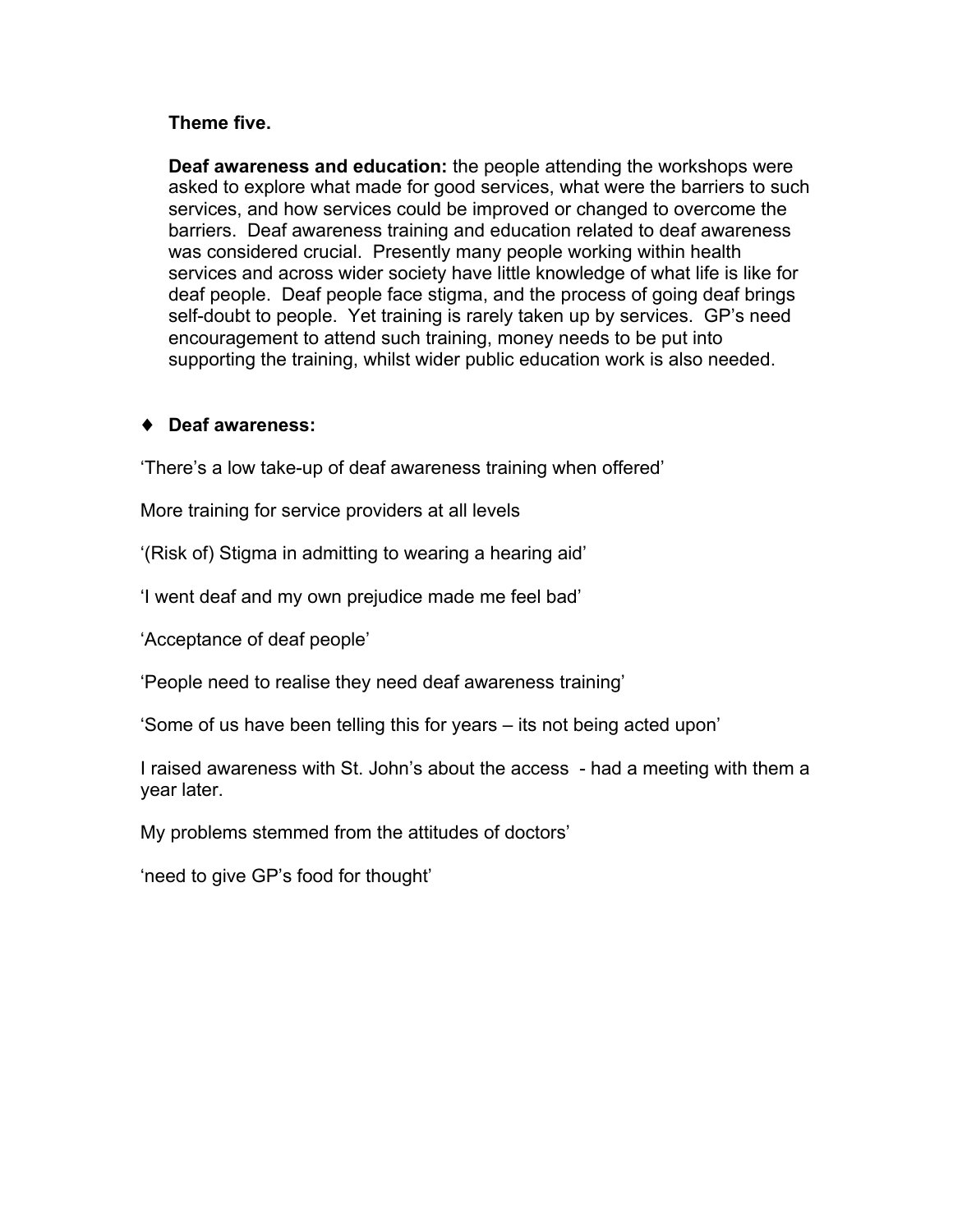#### **What needs to be done …**

♦ **Money is needed** from social work departments to pay for deaf awareness training but social work budgets do not include this

'problem: there is no budget to do that training in social work'

'money is a barrier for some things not everything'

'social work don't' have the money to train staff in deaf awareness'

'something needs to be done to get money … could use lottery fund'

'surely we can find the money somewhere'

'but money has been used as an excuse for a long, long time'

'let's not stop at money' 'money is spent on the wrong things'

#### • **GP's and deaf awareness**

**'**deaf awareness and basic signing should be a compulsary component of preregistration and continual professional development.

Find a way for GP's to think of it as important to access deaf awareness training, perhaps by getting in on the (CPD) by the GP ongoing training scheme (CPD) points are needed to attract attendees as if not approved will not count towards training requirements

'need to get GP's to come to events like this'

#### • **Deaf people working within organisations to build the profile of deafness and inform practice**

♦ **Public and society-wide education** – raise deaf awareness in schools, in the media; teach BSL sign language in schools to primary children, use positive images of deaf people in promotional, educational materials and in the media; more deaf people on TV

'training face to face with people in charge' 'education – in the widest sense' 'positive imagery'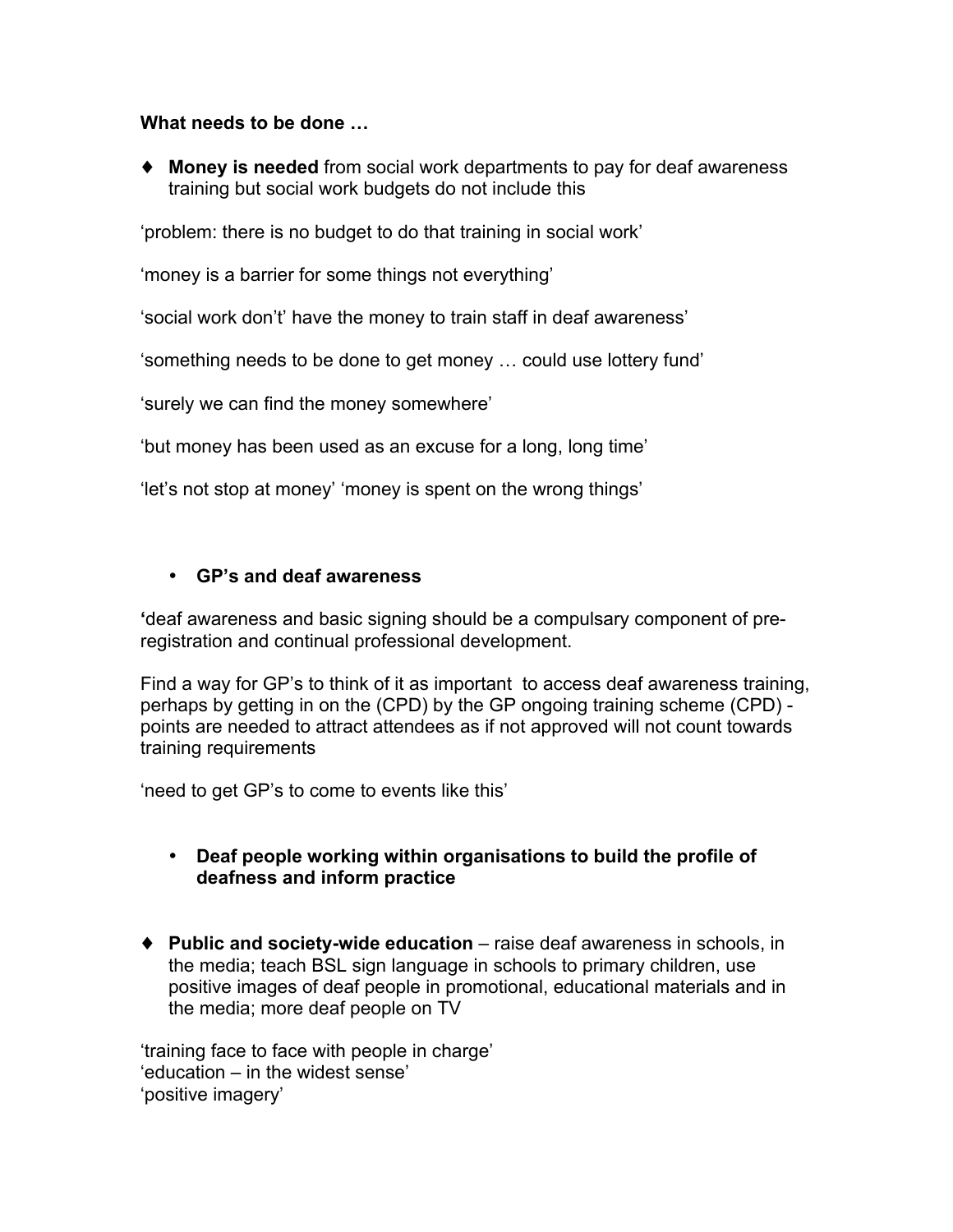'more people on the TV' 'make people aware early on that they (too) could lose their hearing' more use of subtitles and signers on TV – HEBS/Scottish Executive adverts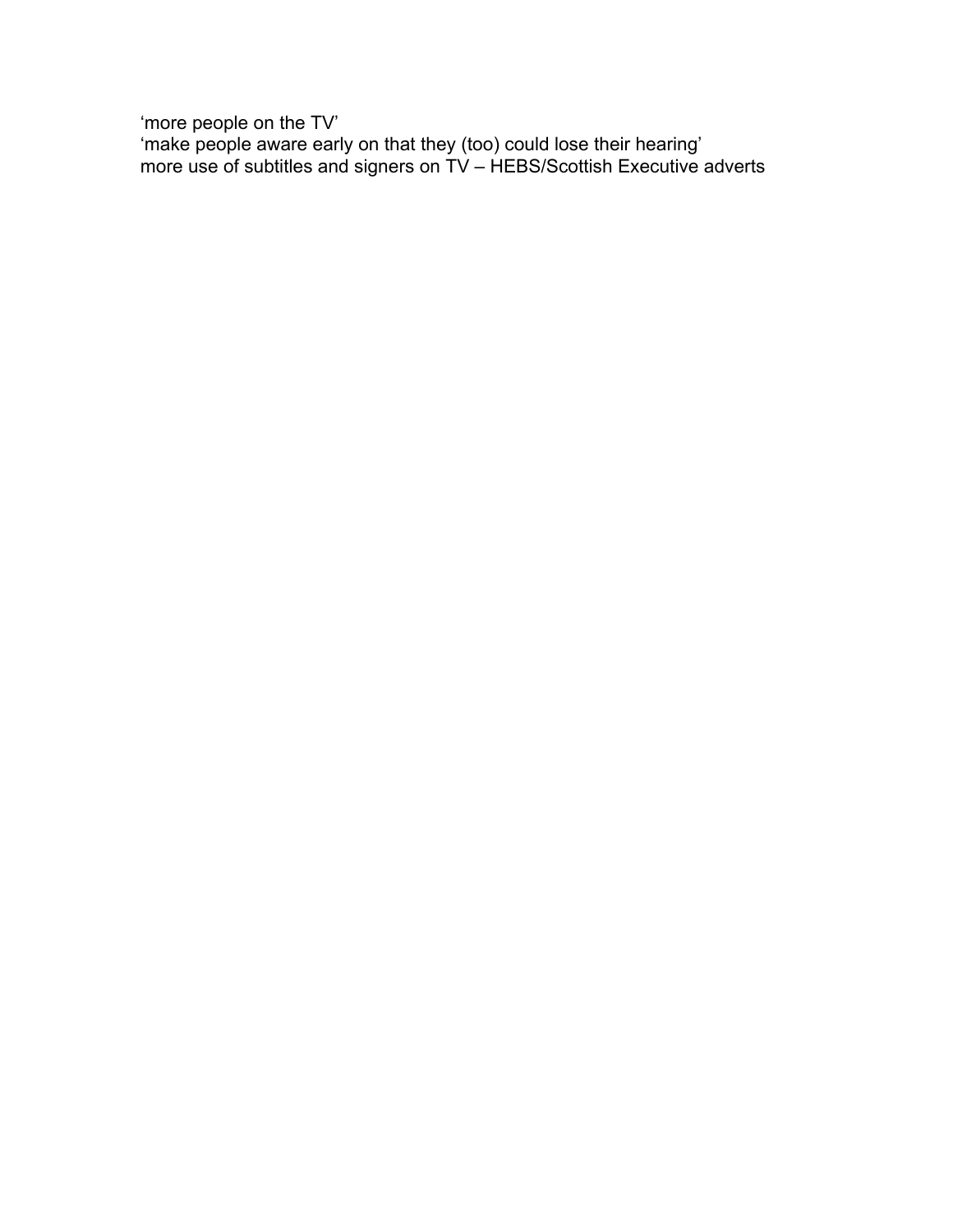**6.Partnership working:** the people attending the workshops were asked to explore what made for good health services, what were the barriers to using such services, and how could services be improved or changed to overcome the barriers. Deaf people felt it was vital to involved them in the development of such services by:

- ♦ supporting self advocacy and assertiveness training
- ♦ developing interpretative and communication services and tools to allow deaf people to fully participate
- ♦ use of shared learning a need for people and organisations who are willing to learn

#### **What would make a difference …**

'people in power and with power being willing to join with and come to 'us'

'involving all stakeholders, deaf people, families, deaf organisations, health services, Scottish executive, politicians'

"shadowing each other might be interesting"

'Complaints and suggestions – use the system' 'Thank-you … also we need to point out when people get it right'

'Need someone in power to (help) take it forward'

'We need to take action'

'Lets not just moan'

'Self-advocacy and assertiveness and rights – knowing what's available'

'Deaf people need assertiveness training'

'Sharing current good practice with voluntary agencies and mainstreaming by health boards with voluntary organisations'

'To listen and learn'

'Deaf people need to make adjustments … Deaf people need to ask for help'

'We have the power' 'They have the power to get involved (too)'

'Go out and speak to people' 'Join community and voluntary groups' 'Share stories'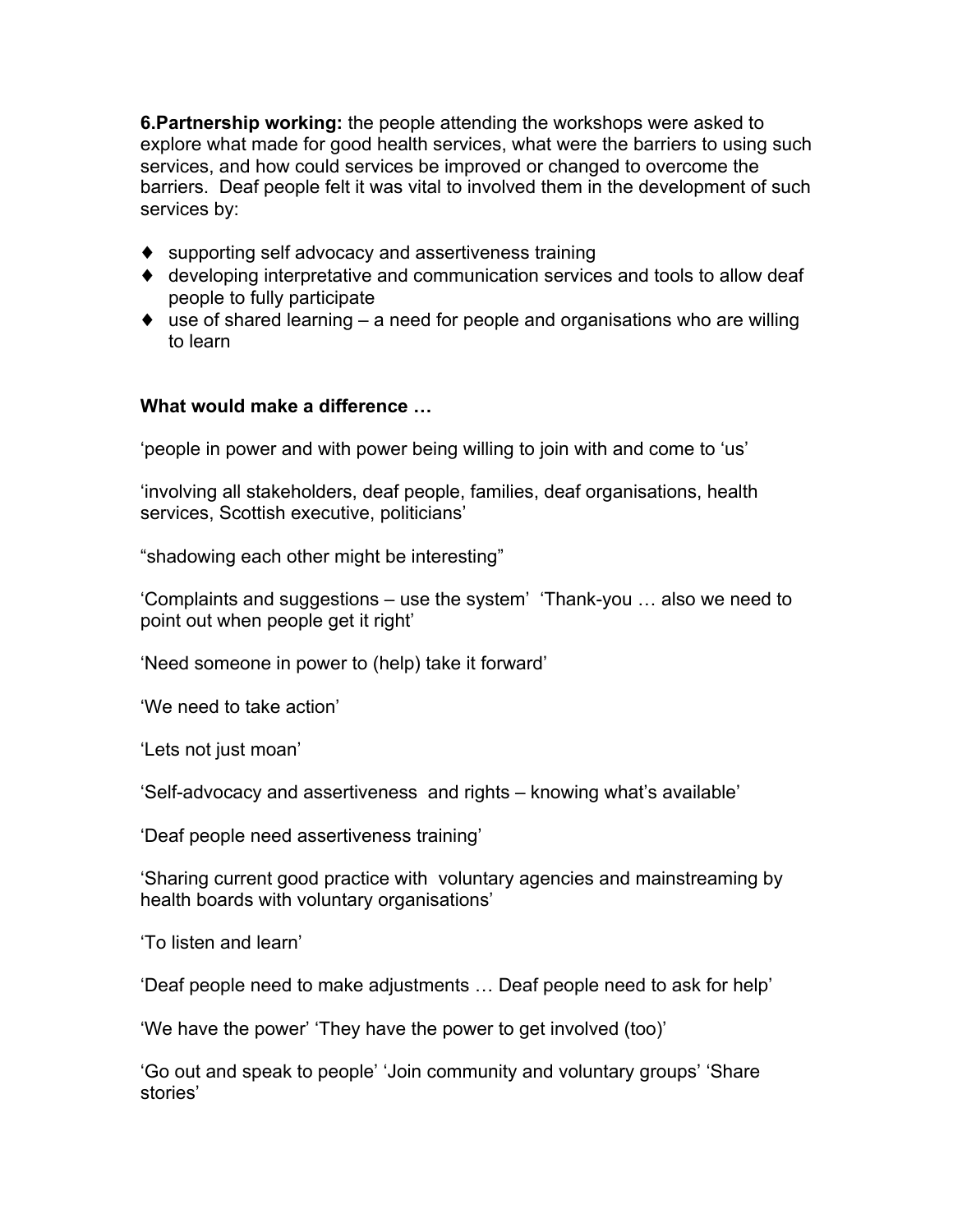'Who's responsibility is it to make change happen?'